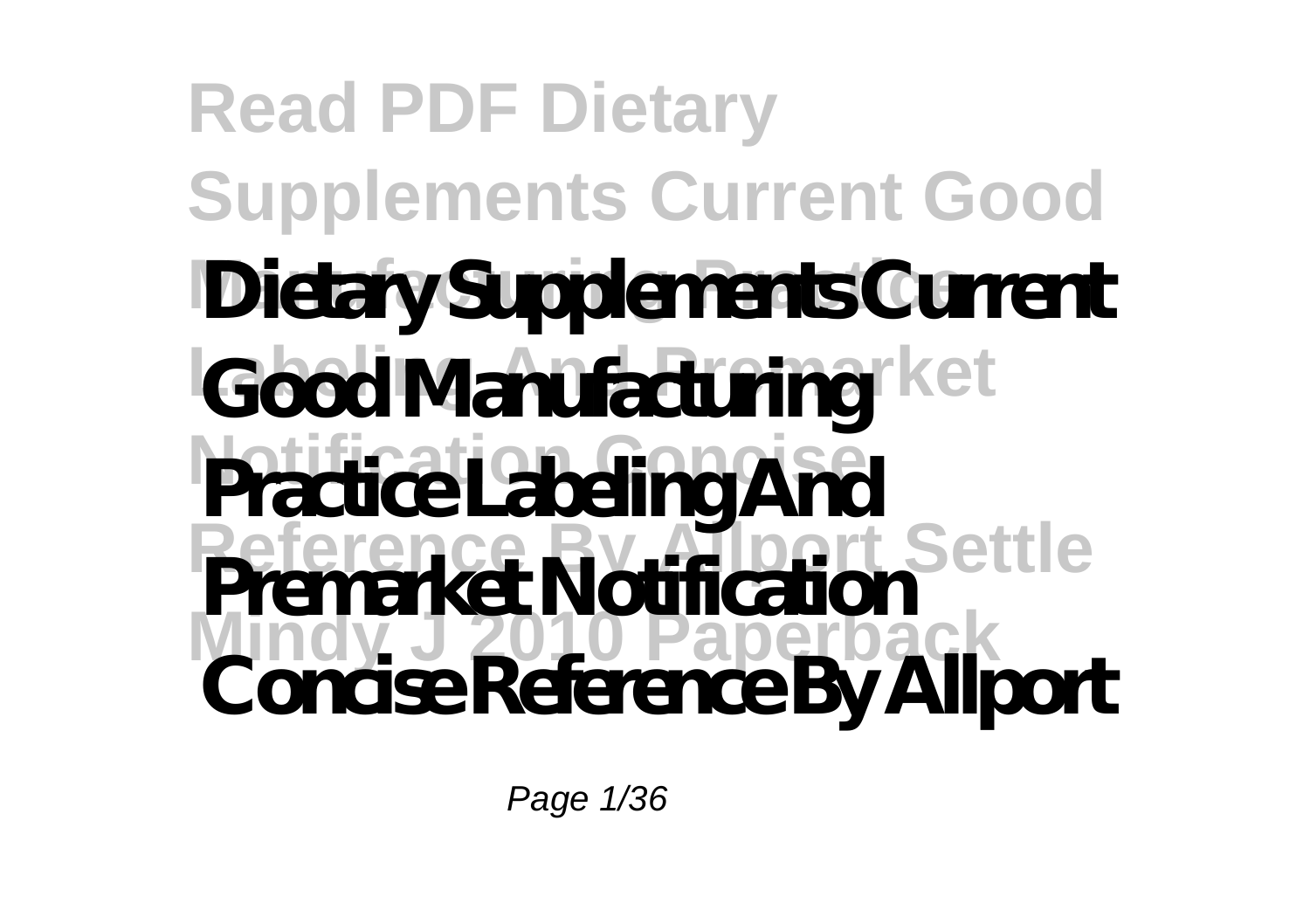## **Read PDF Dietary**

# **Supplements Current Good** Settle Mindy J 2010<sub>ctice</sub> **Paperback** nd Premarket

Getting the books dietary supplements **Reference By Allport Settle labeling and premarket notification concise** reference by allport settle mindy j 2010 **current good manufacturing practice**

Page 2/36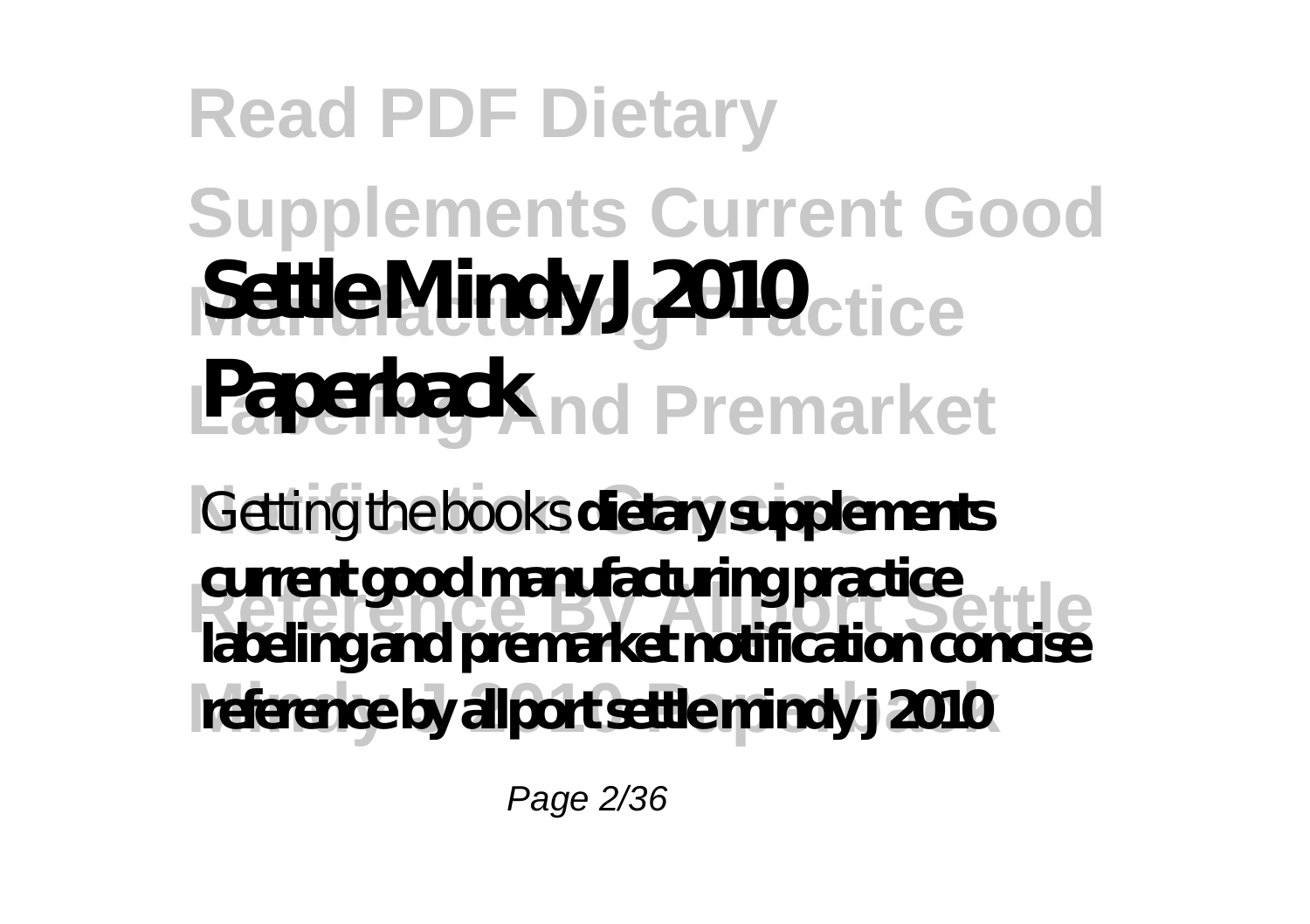**Read PDF Dietary Supplements Current Good paperback** now is not type of challenging **Labeling And Premarket** bearing in mind books hoard or library or borrowing from your contacts to log on them. This is an totally simple means to tle specificatly acquire lead by on-line. This<br>online publication dietary supplements means. You could not unaided going specifically acquire lead by on-line. This current good manufacturing practice Page 3/36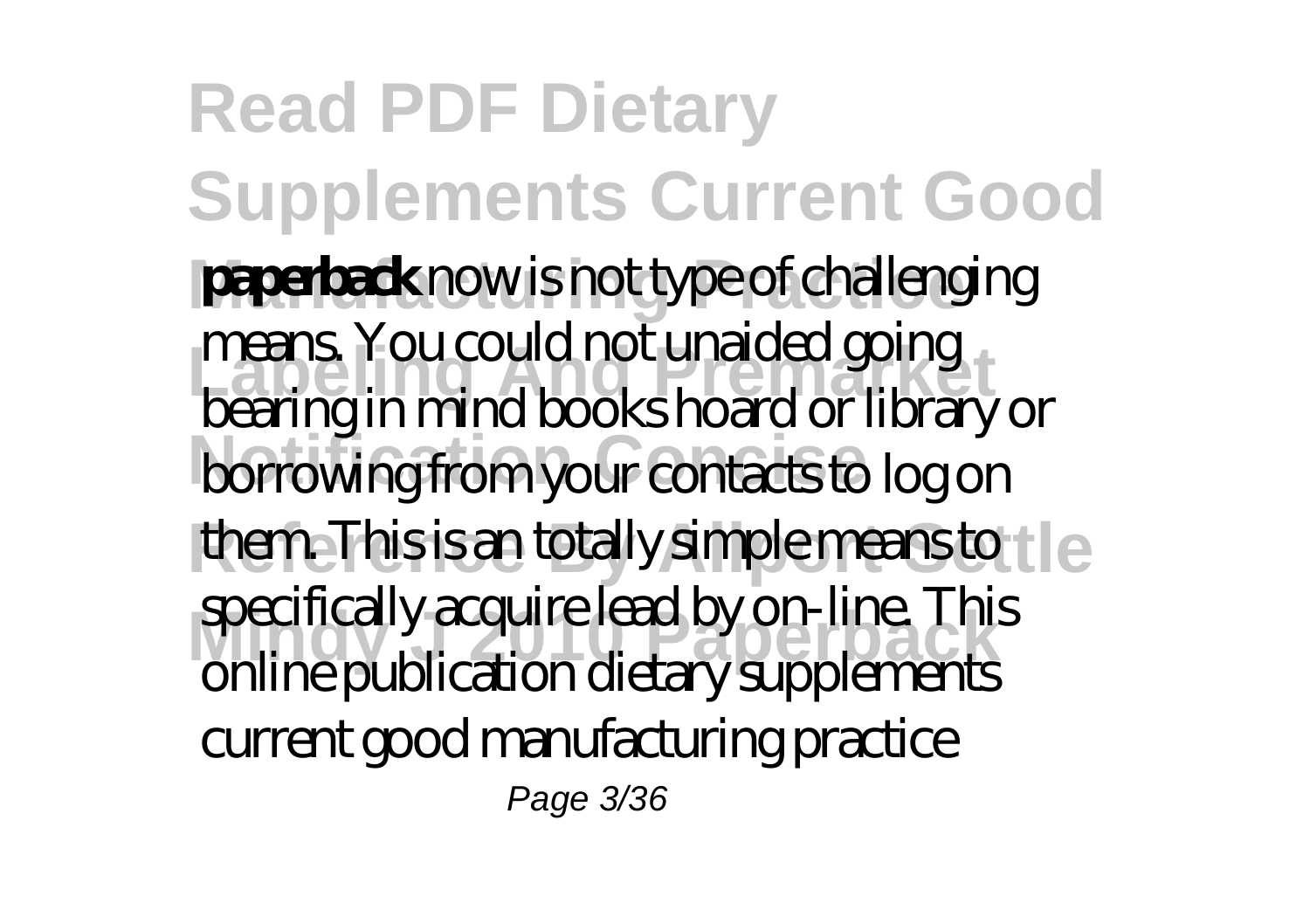**Read PDF Dietary Supplements Current Good** labeling and premarket notification concise **Labeling And Premarket** paperback can be one of the options to **Accompany you later than having new time. Reference By Allport Settle Mindy J 2010 Paperback** the e-book will entirely sky you other issue reference by allport settle mindy j 2010 It will not waste your time. understand me, to read. Just invest tiny epoch to right of Page 4/36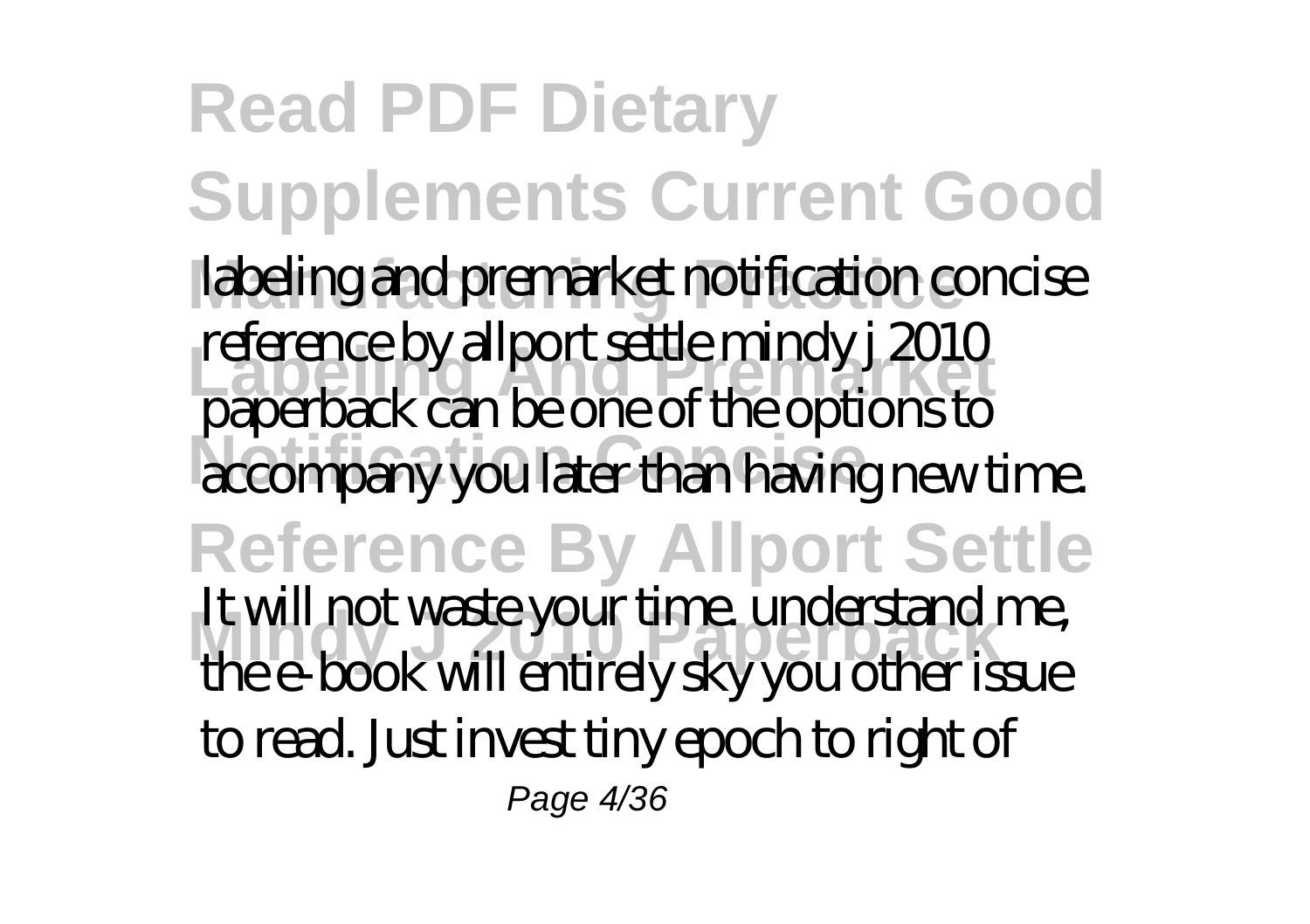**Read PDF Dietary Supplements Current Good** entry this on-line pronouncement **dietary Labeling And Premarket practice labeling and premarket notification Notification Concise concise reference by allport settle mindy j 2010 paperback** as skillfully as evaluation  $e$ them wherever you are now. **supplements current good manufacturing**

*U.S. FDA Regulations for Dietary* Page 5/36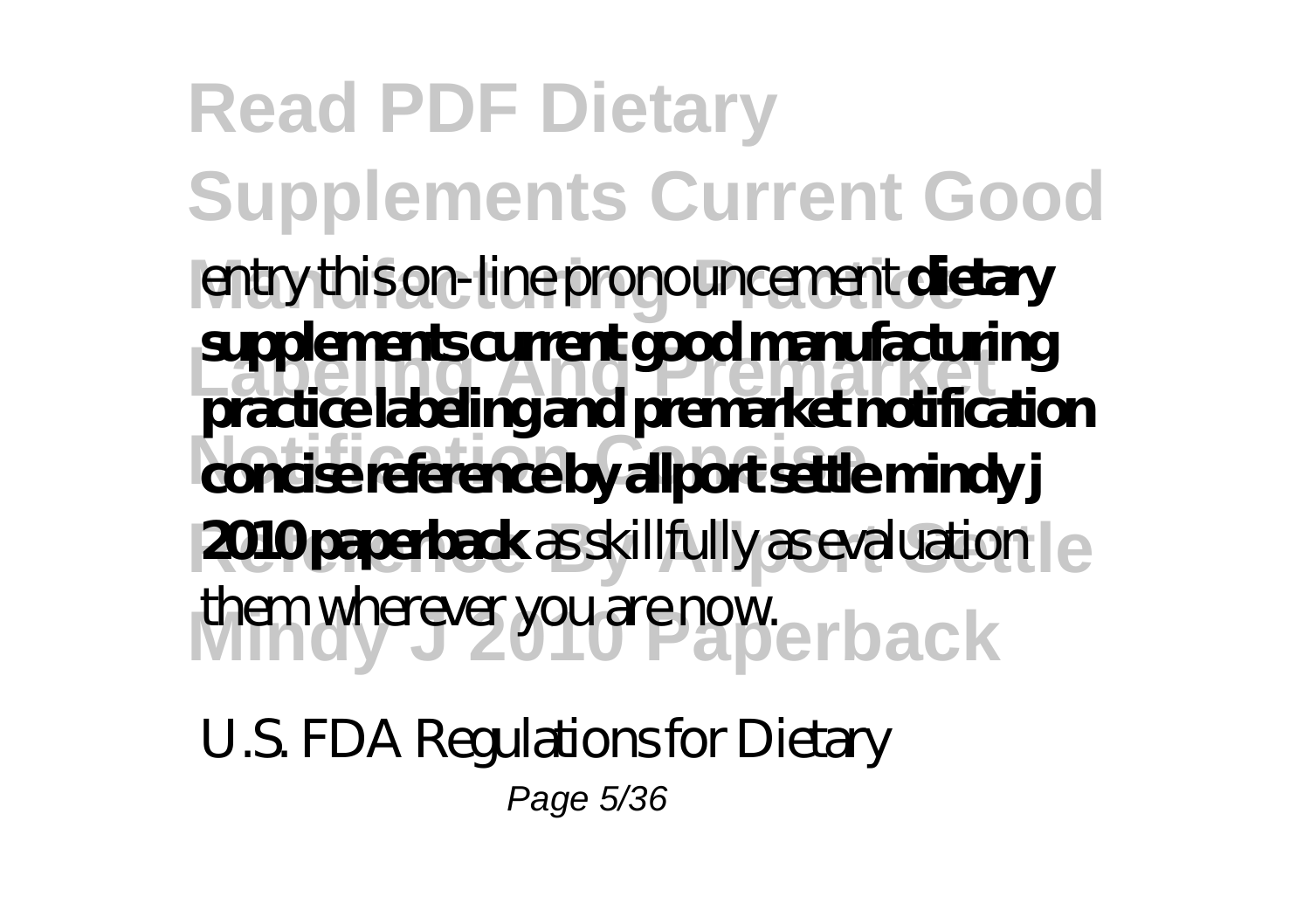**Read PDF Dietary Supplements Current Good Supplements GMP for Dietary Supplements Labeling And Premarket** (FDA) - 21 CFR 111 Overview **Notification Concise** *Supplements - 191 | Menopause Taylor* GMP 101 - Intro to Good Manufacturing **FRICUC | WEBUYAR | NUIRBIO FLAN<br>TOUR - How Supplements are** *Pharmaceutical Drugs versus Dietary* ARI NutraBio PLAN Manufactured Without Compromise Page 6/36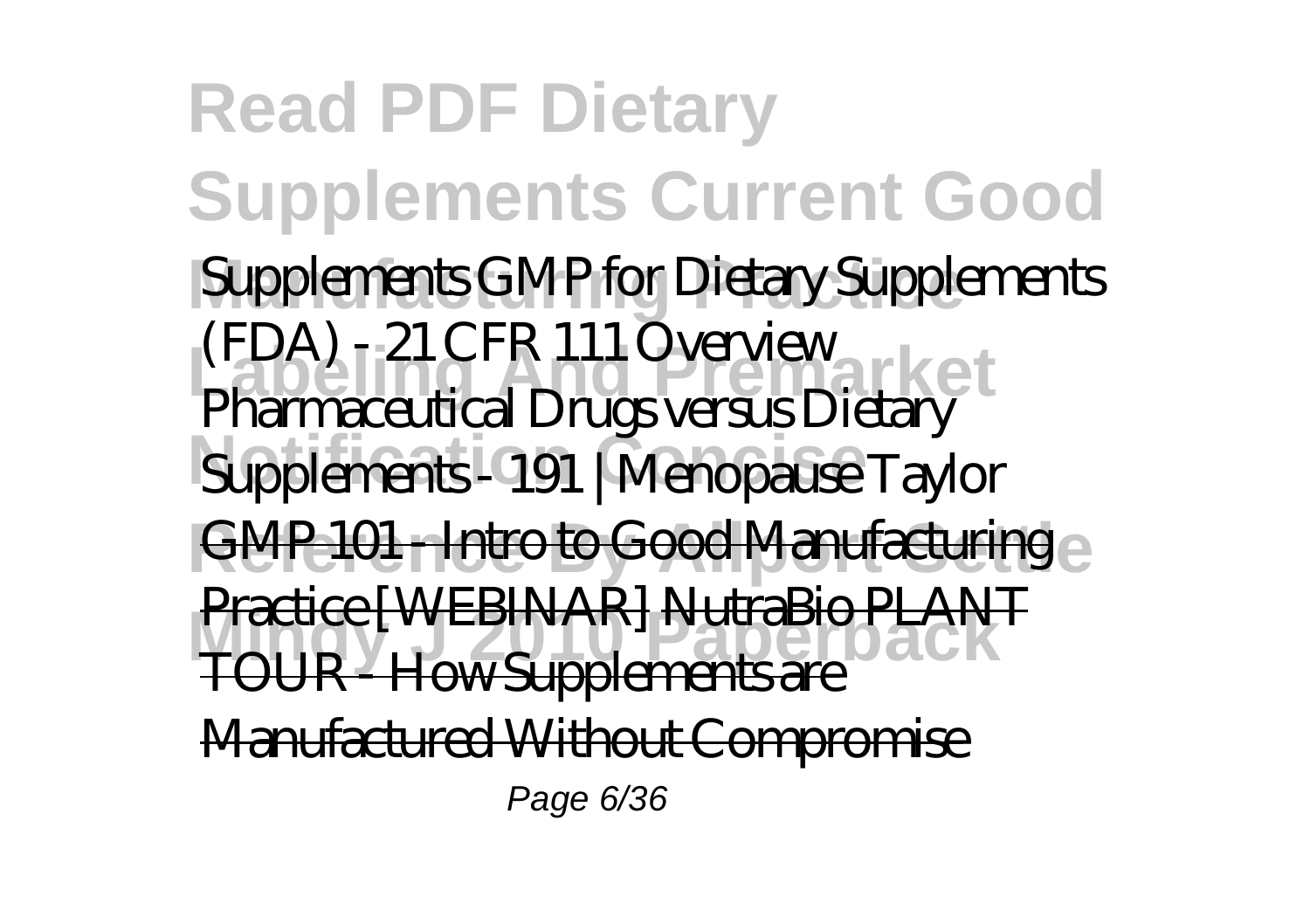**Read PDF Dietary Supplements Current Good Manufacturing Practice** *Dietary Supplement Quality: How the Top* **Labeling And Premarket** *Alternative vs Traditional Medicine - 19* \*<del>The Regulation of Dietary Supplements</del> in the United States" by Donald A. Prater **Behind The Scenes In Supplement**<br>Mapufacturing Why Mapufacturing *Manufacturers Do It Marketing of* Manufacturing Why Manufacturing Capabilities and Certifications Mat Page 7/36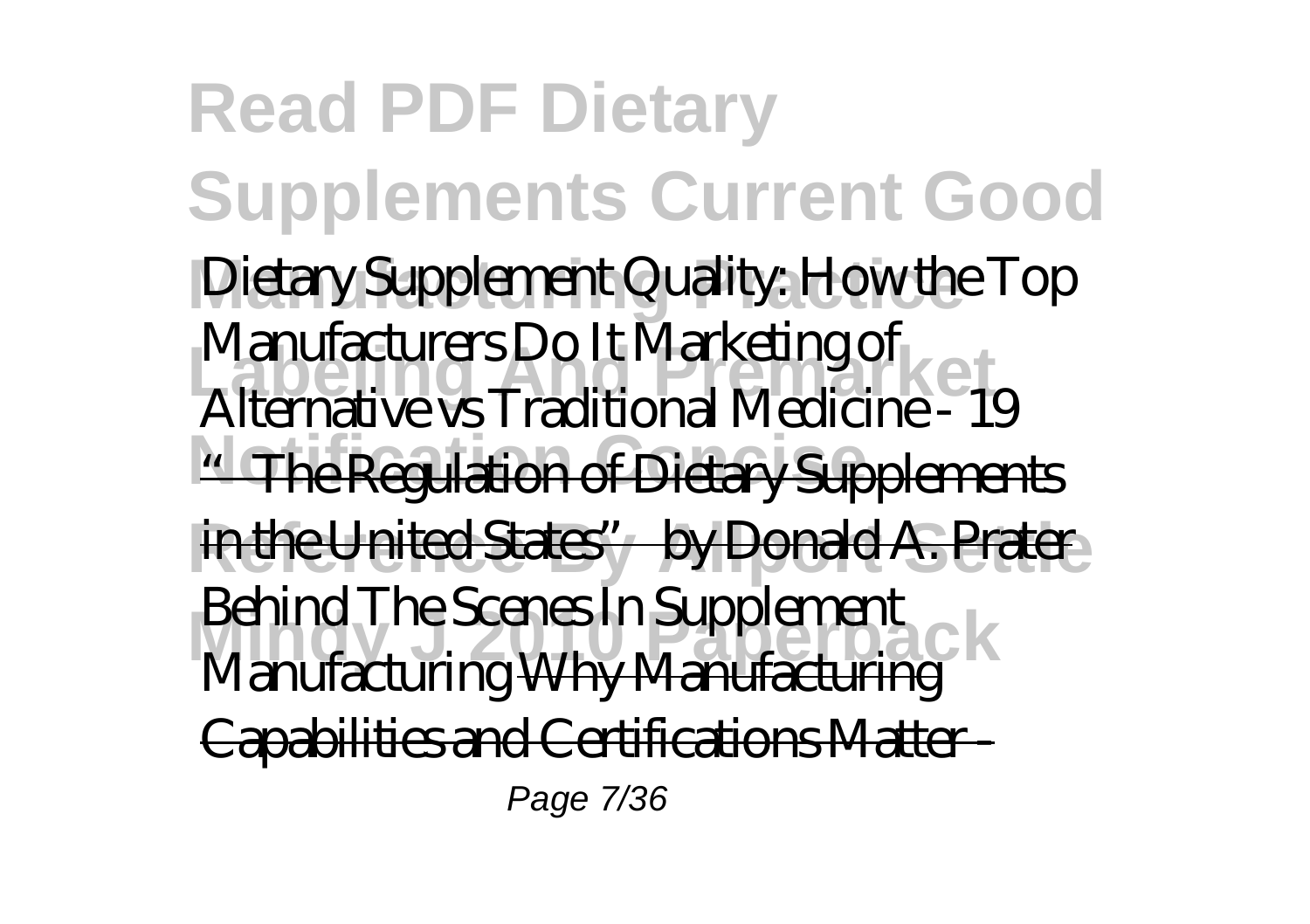**Read PDF Dietary Supplements Current Good Manufacturing Practice** FDA/cGMP *FDA Basics: Vasilios H.* **Labeling And Premarket** *Frankos, PhD on Dietary Supplements* **Notification Concise** Manufacturing Process. Vitamins \u0026 Supplements Manufacturing in Miami, FL. What Happens If You Don't Take<br>Echnorm Donleanment Themax I for Natural Ginger Corp \u0026 Good Estrogen Replacement Therapy for Menopause - 86 How Vitamins Are Made | Page 8/36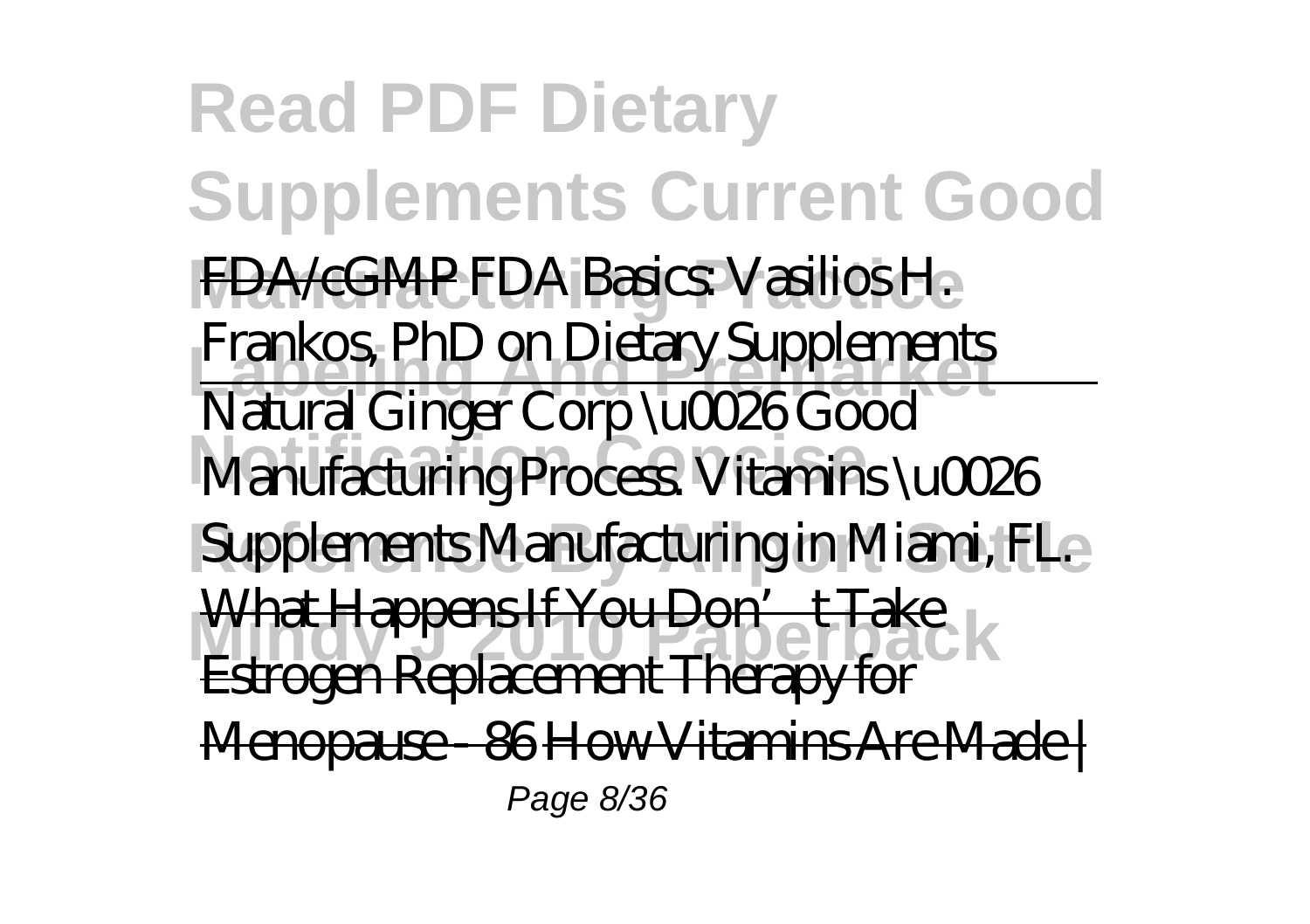**Read PDF Dietary Supplements Current Good The Making Of** *Tips From A Regulatory* **Labeling And Premarket** *Supplement Company The Disturbing* **Notification Concise** *Truth about Vitamin Supplements - Sharp Science Dangerous Vitamins How Are tle* **Mindy J 2010 Paperback** Vitamins *Creating Your Own Supplements Professional - Before You Start A Dietary* Vitamins Made? Natural vs. Synthetic *Has Never Been Easier!*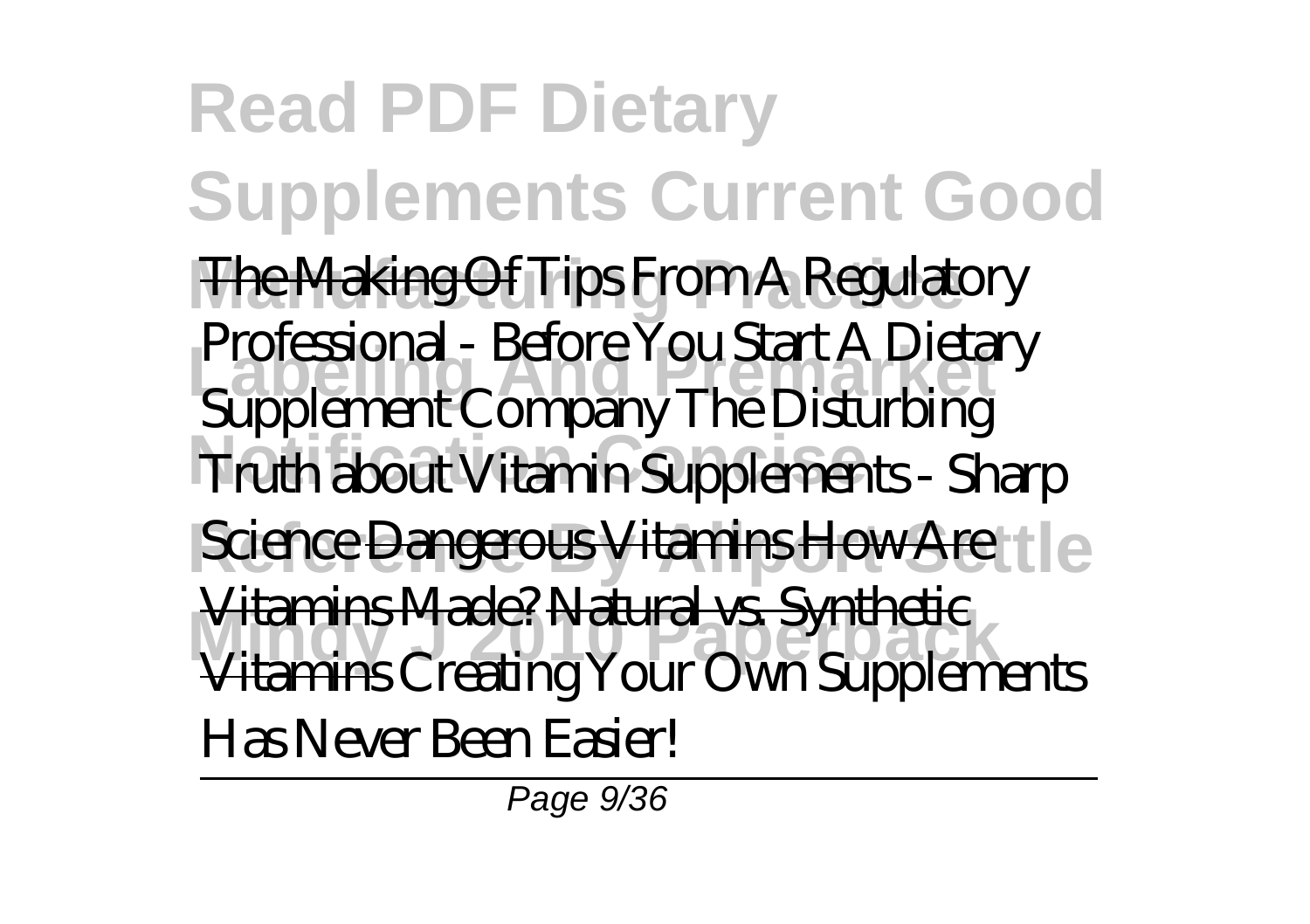**Read PDF Dietary Supplements Current Good** Menopause Barbie' s 12 Rules of Exercise -**Labeling And Premarket** *What the U.S. Food \u0026 Drug* **Notification Concise** *Administration (FDA) Does* The dangers of dietary supplements **GMP Labs Liquid** tle **Mindy J 2010 Paperback Dietary Supplements Dangers of Dietary** 17*Dietary Supplement Practicum (2 of 21):* **Manufacturing and Bottling Facility - Supplement Deregulation** Dietary Page 10/36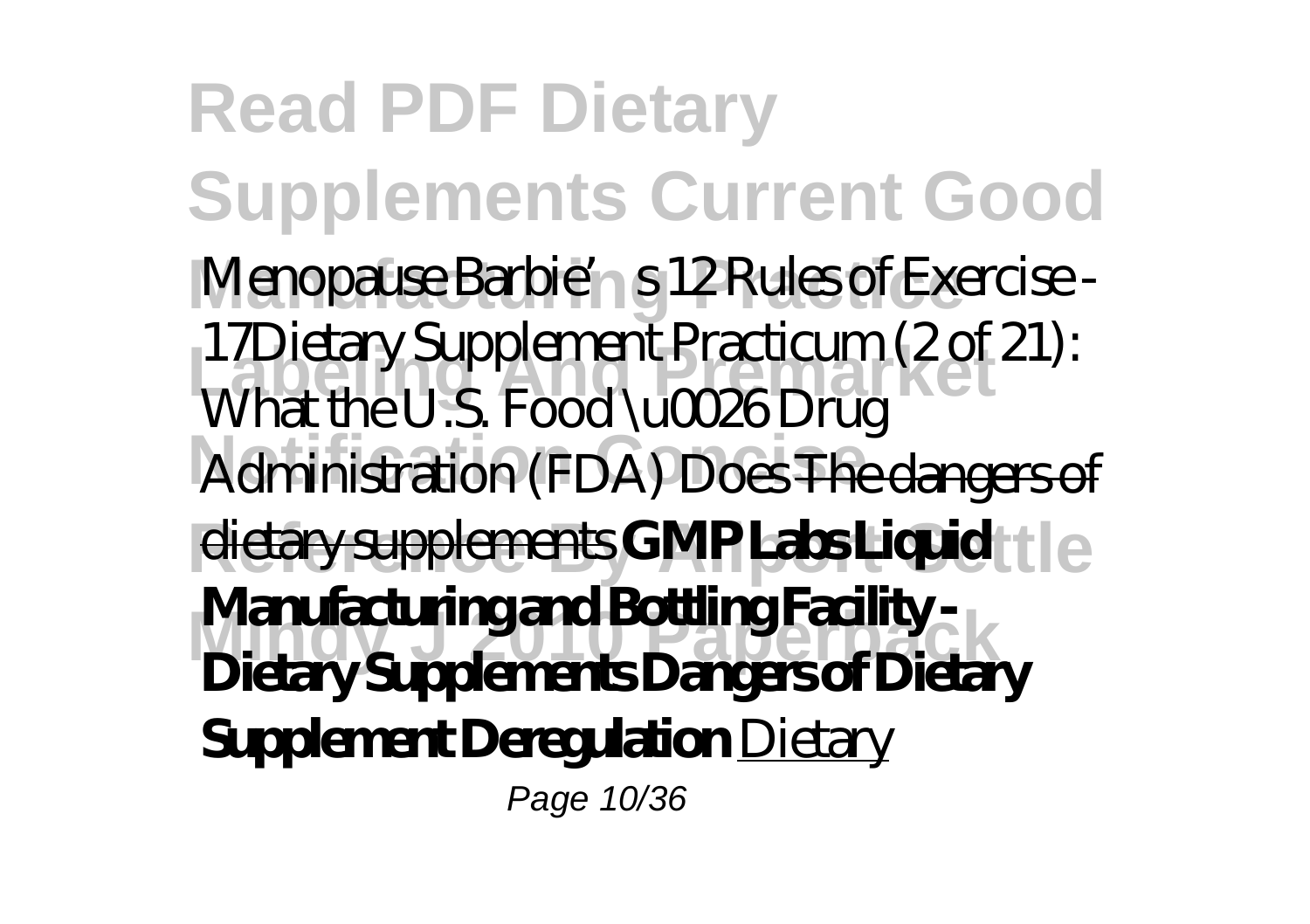**Read PDF Dietary Supplements Current Good** Supplement Practicum 2018: Meeting the **Labeling And Premarket** Industry Dietary Supplement Practicum (7 of 21): Analytical Characterization of **Reference By Allport Settle** Dietary Supplements *Quality Agreements in Me Complex world of Dietary Suppler*<br>Dietary Supplements and FSMA Stakeholders—A Conversation with the *the Complex World of Dietary Supplements* Compliance - Fallacy or Fact? **Dietary** Page 11/36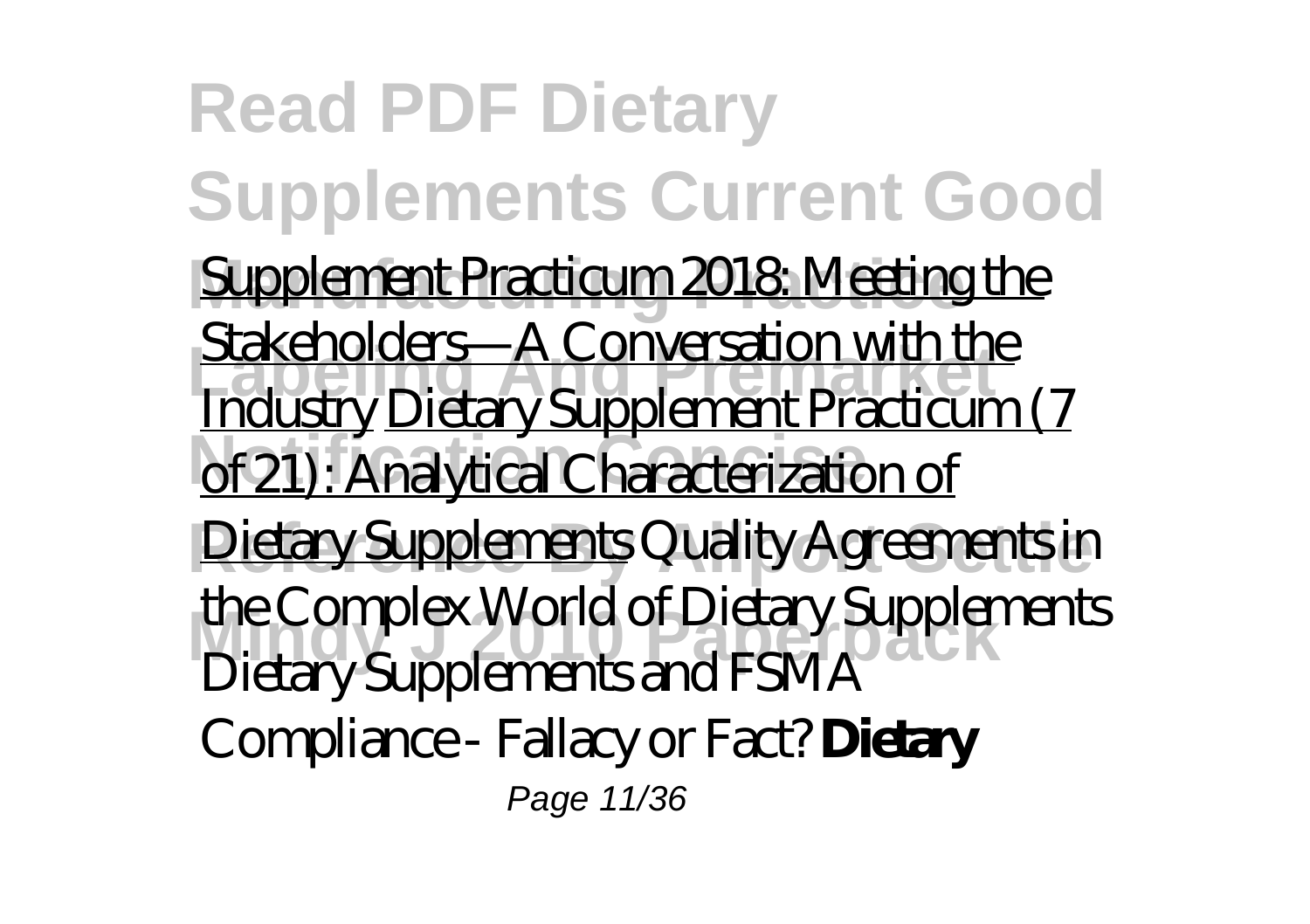**Read PDF Dietary Supplements Current Good Manufacturing Practice Supplements Current Good Manufacturing** Current Good Manufacturing Practices<br>CCCMPe) for DistanceSupplements New **Notification Concise** Dietary Ingredients in Dietary Supplements (Explanation including: definition, Settle **Mindy J 2010 Paperback** Good Manufacturing Practice in (CGMPs) for Dietary Supplements New notification process, and table of... Current Manufacturing, Packaging, Labeling, or Page 12/36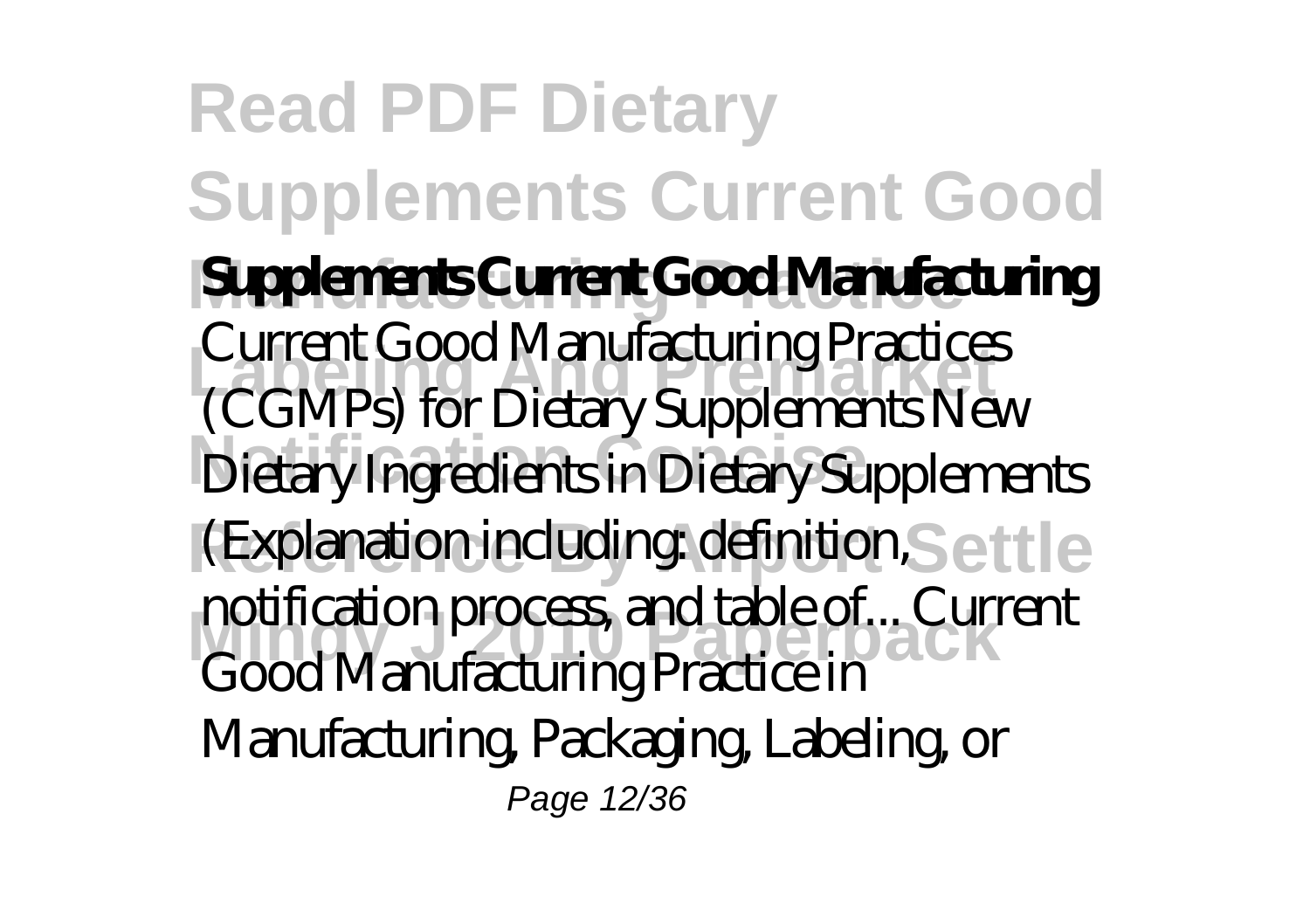**Read PDF Dietary Supplements Current Good Holding Operations for Practice Labeling And Premarket Current Good Manufacturing Practices (CGMPs) for Dietary ...** noise In 21 CFR Part 117, FDA established a tle **Mindy J 2010 Paperback** Good Manufacturing Practice, Hazard CGMP regulation as part of the " Current Analysis, and Risk Based Preventive Page 13/36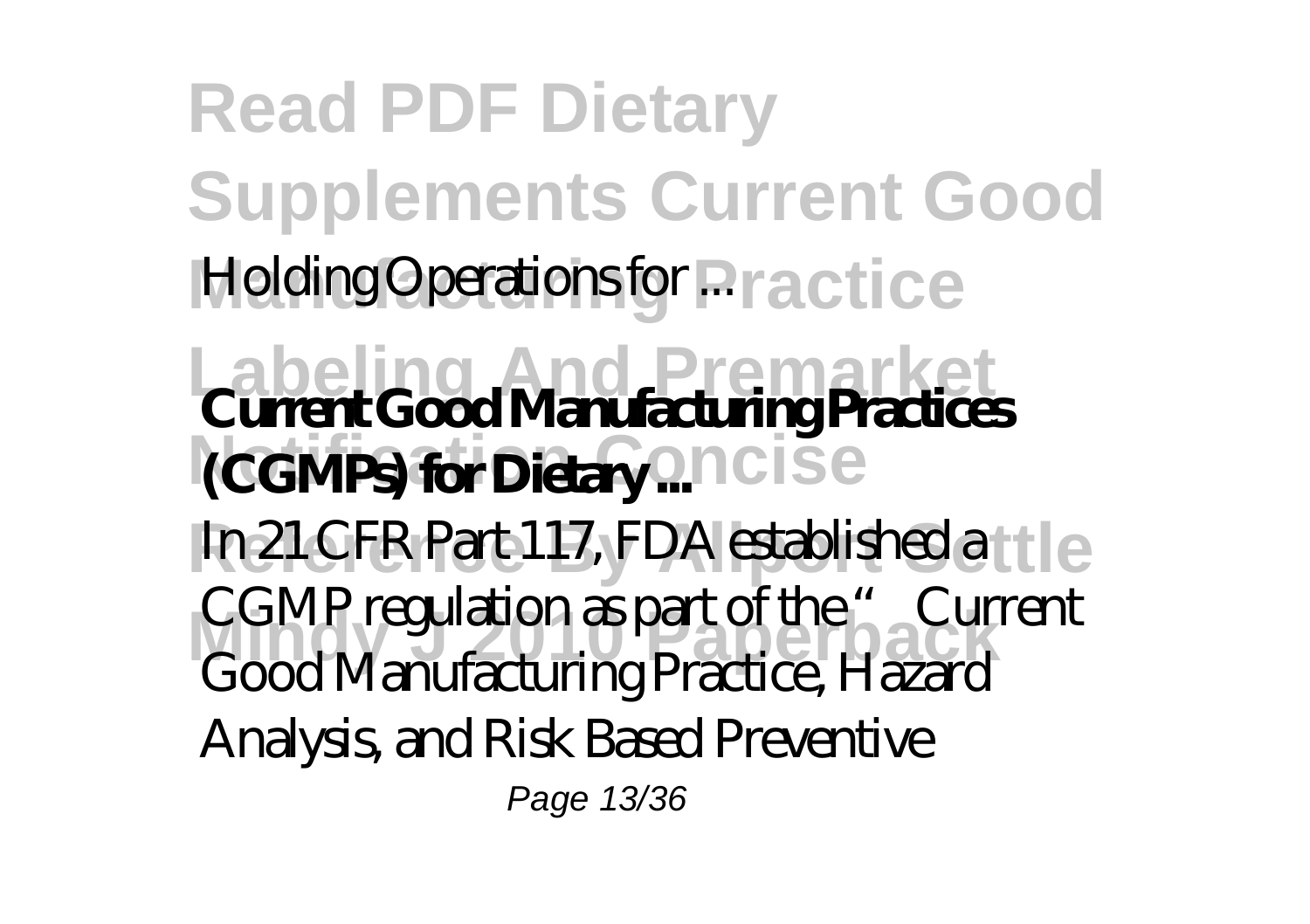**Read PDF Dietary Supplements Current Good** Controls for Human Food " a rule. Part Labeling And Premarket **Notification Concise Current Good Manufacturing Practices (CGMPs) for Food and ...** port Settle **Backgrounder on CGTMPSTOr dietary**<br>supplements. As part of DSHEA, Congress Backgrounder on CGMPs for dietary gave the Secretary of Health and Human Page 14/36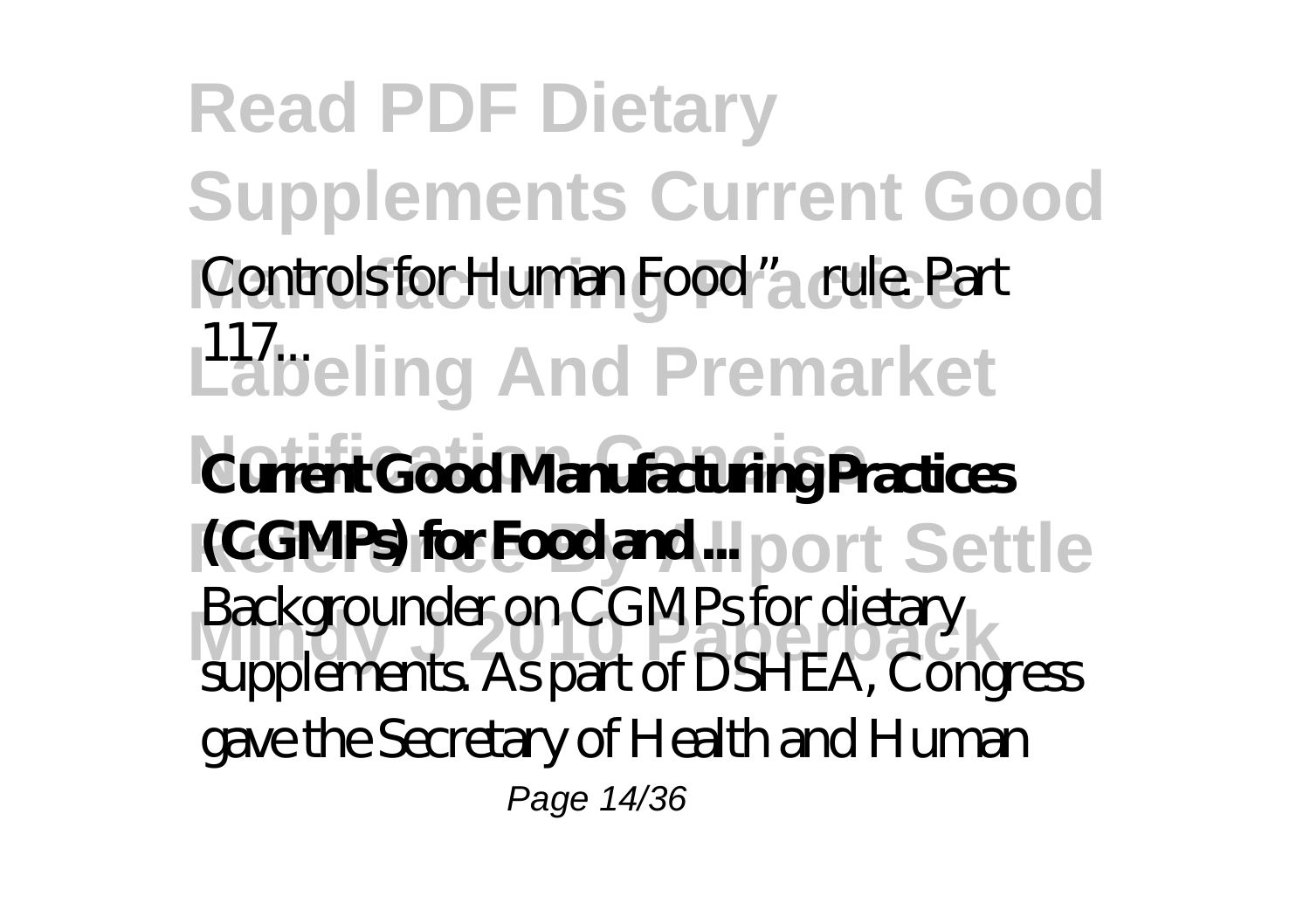**Read PDF Dietary Supplements Current Good** Services and the FDA by delegation, the express authority to issue regulations ... **Notification Concise Backgrounder on the Final Rule for Current Reddrence By Allport Settle** Un June 23, 2007, the U.S. Food and Drug<br>Administration (FDA) released the final rule On June 25, 2007, the U.S. Food and Drug for dietary supplement Current Good Page 15/36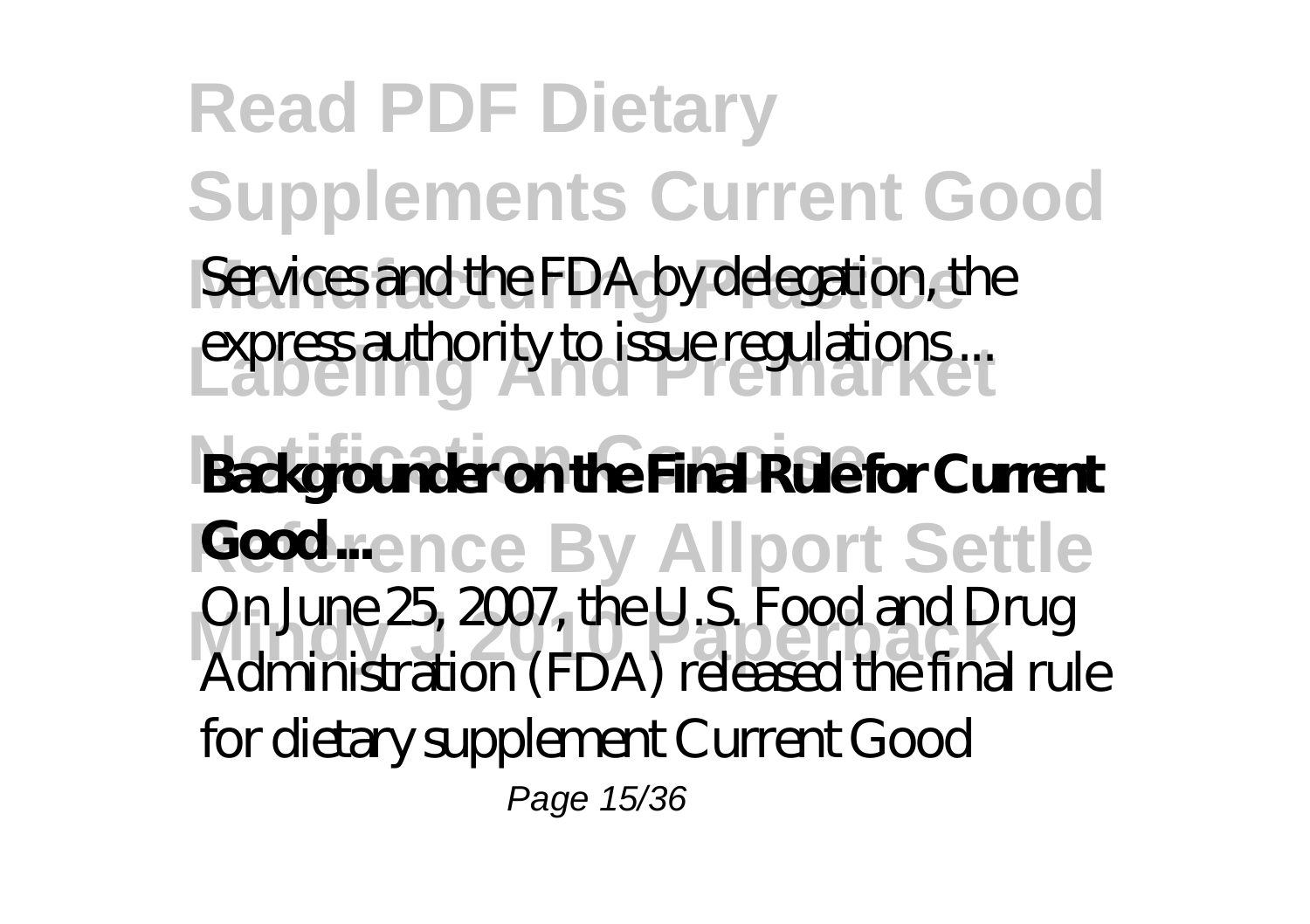**Read PDF Dietary Supplements Current Good Manufacturing Practice** Manufacturing Practices (cGMPs). This **Labeling And Premarket** needed to ensure quality throughout the manufacturing, packaging, labeling, and holding of dietary supplement products, was **Mindy J 2010 Paperback** and allowed for a three-year phase-in for rule, which establishes uniform standards implemented in 2008 for large companies smaller companies.

Page 16/36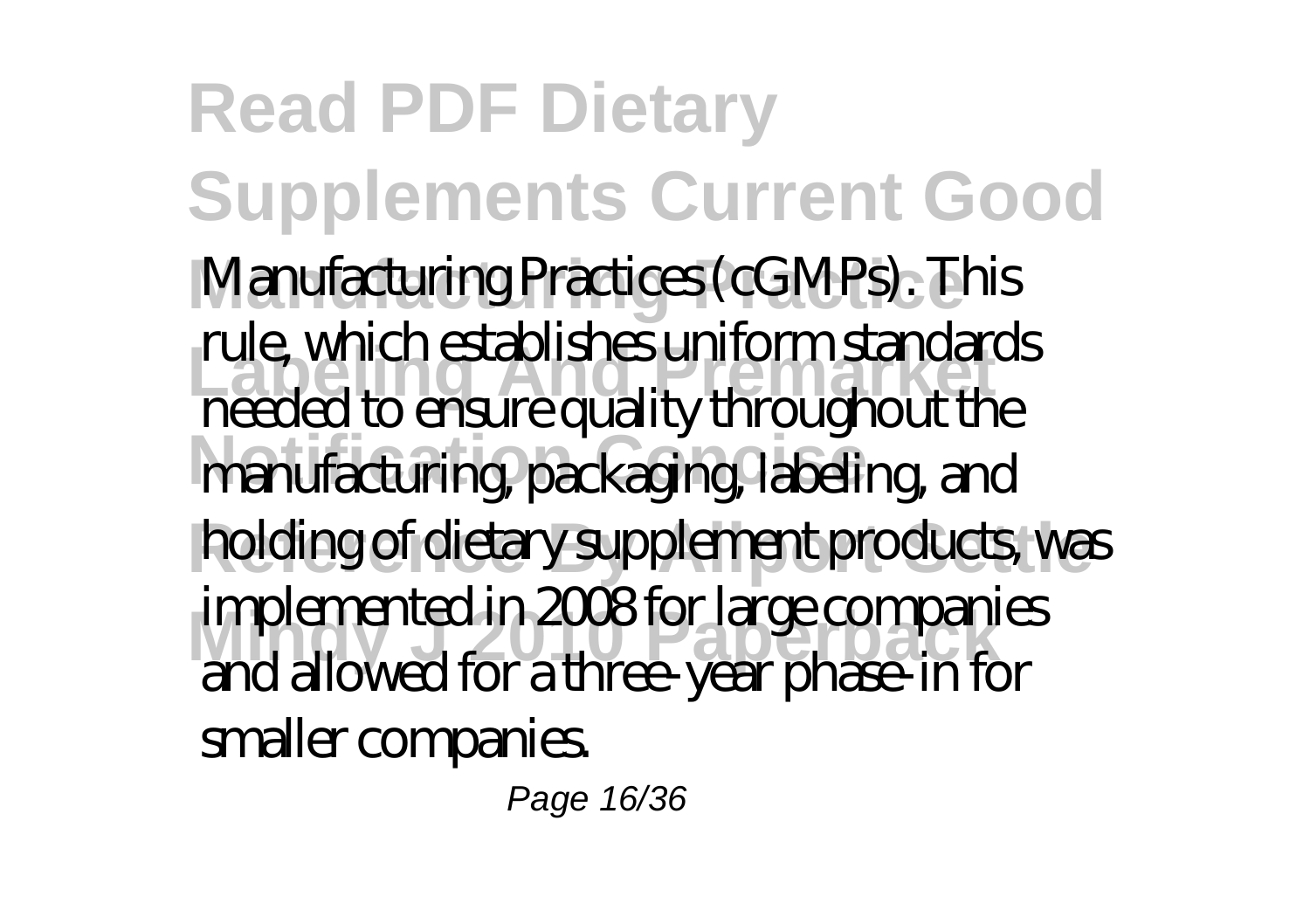**Read PDF Dietary Supplements Current Good Manufacturing Practice Manufacturing Dietary Supplements:**<br> **Manufacturing Dietary Supplements** Dietary supplement companies must adopt Current Good Manufacturing Practicest | e **Mindy J 2010 Paperback** place in order to verify the identity, strength, **cGMPs** (cGMPs) to ensure that procedures are in purity, and composition of supplement Page 17/36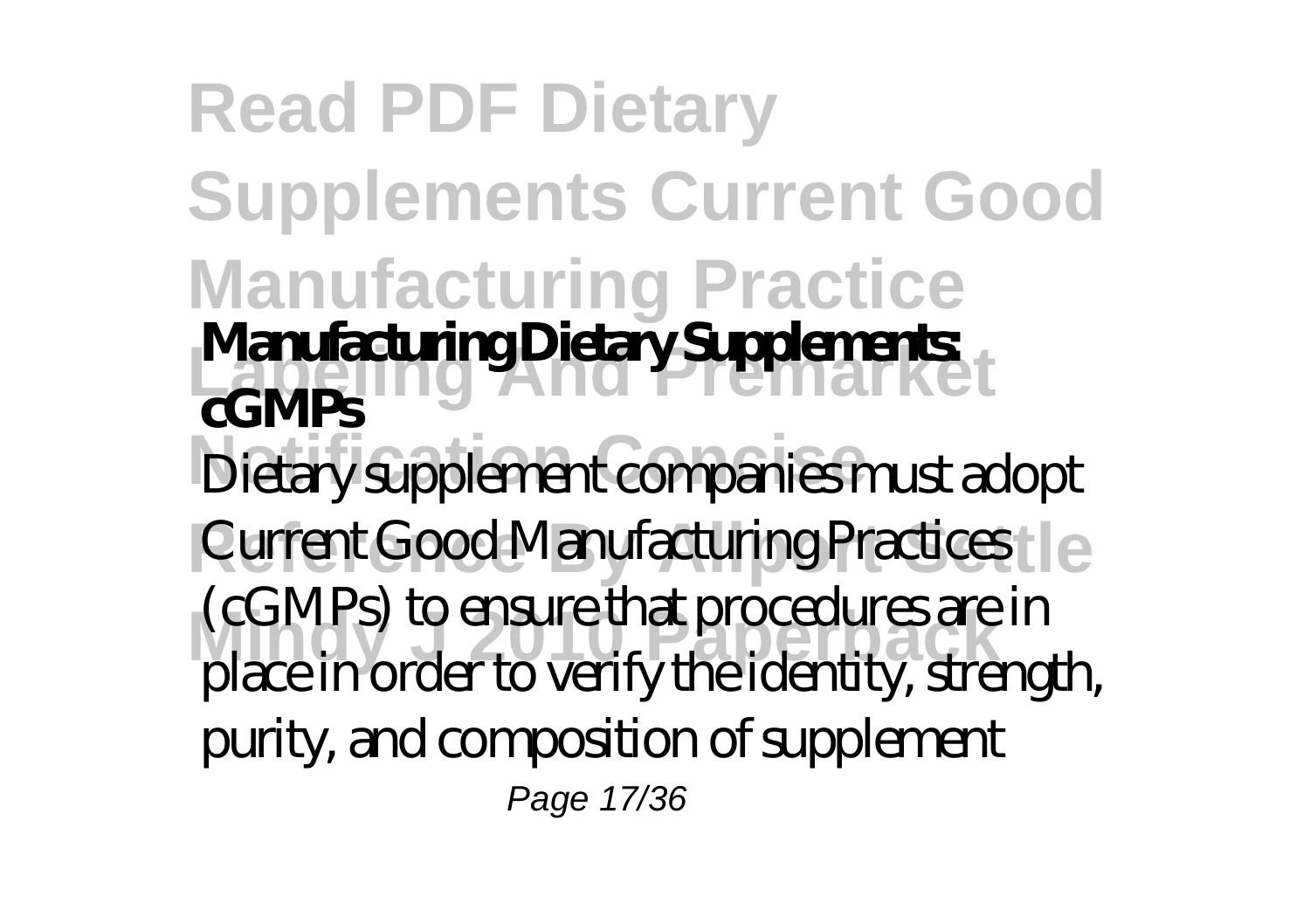**Read PDF Dietary Supplements Current Good** ingredients. In addition to the Food and **Labeling And Premarket** independent regulatory agencies exist to verify cGMP compliance. C ISe **Reference By Allport Settle Navigating the Maze of Dietary**<br>Surplayerty Post letion and Drug Administration enforcement, **Supplements: Regulation and ...** Current Good Manufacturing Practices Page 18/36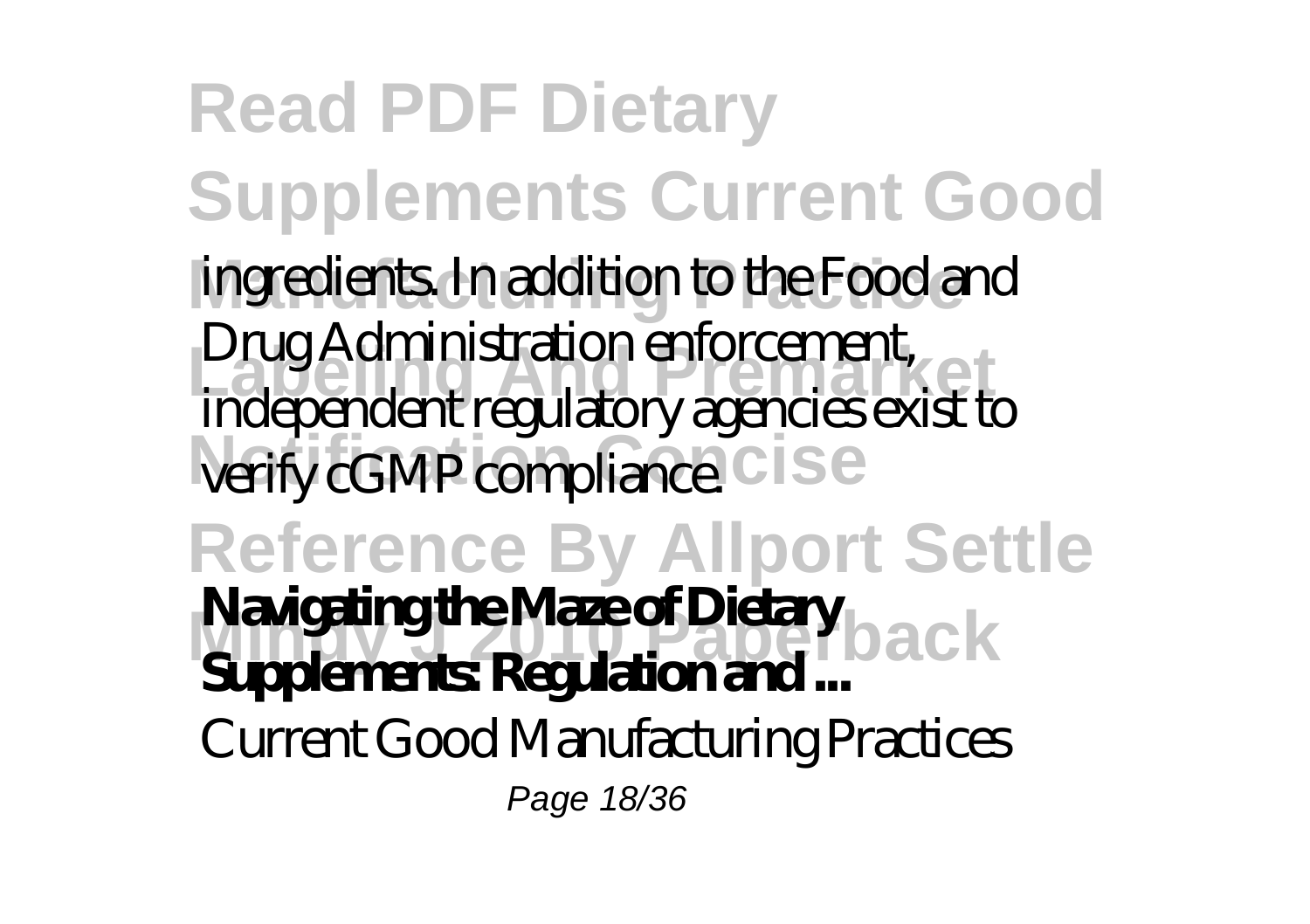**Read PDF Dietary Supplements Current Good** (CGMPs) for Food and Dietary ice **Labeling And Premarket** for the 21st Century for Food Processing **Notification Concise** (2004 Study) Appendix E: Comparison of Food GMPs ... By Allport Settle **Mindy J 2010 Paperback Good Manufacturing Practices for the 21st** Supplements Good Manufacturing Practices **Century for Food ...**

Page 19/36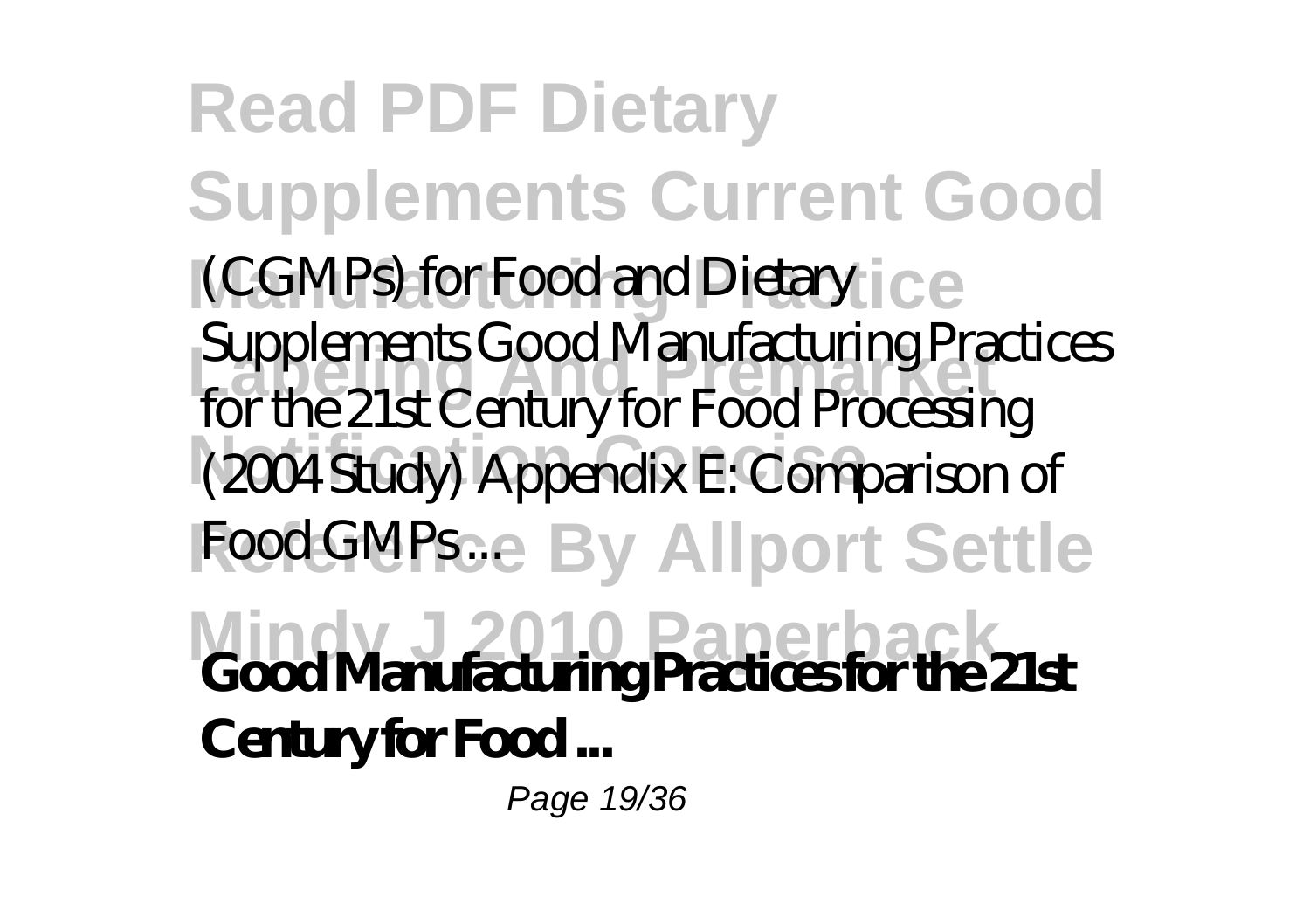**Read PDF Dietary Supplements Current Good Manufacturing Practice** The U.S. Dietary Supplement Health and **Labeling And Premarket** regulatory framework for dietary supplements as foods through the Food and **Drug Administration (FDA). DSHEA ttle** ouunied the regardenhition, rabeling<br>requirements, and process for adverse event Education Act (DSHEA) established the outlined the legal definition, labeling reporting for dietary supplements. FDA also Page 20/36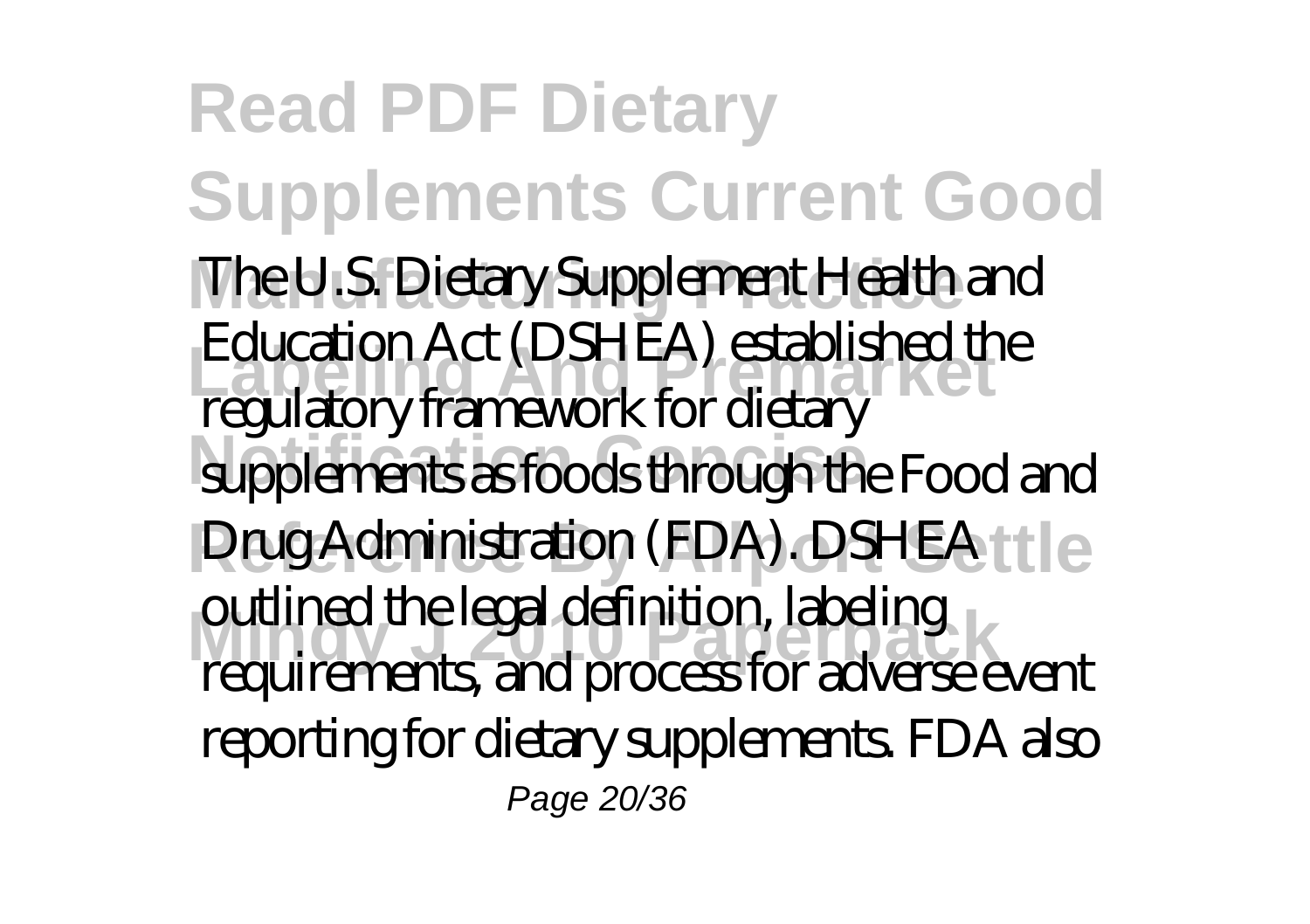**Read PDF Dietary Supplements Current Good Manufacturing Practice** issued formal guidance on current Good **Labeling And Premarket** Manufacturing Practice to ensure that labeling, and storage of supplements and ingredients are documented ... rt Settle **Mindy J 2010 Paperback Current regulatory guidelines and resources** processes for preparation, packaging, **to support ...**

Page 21/36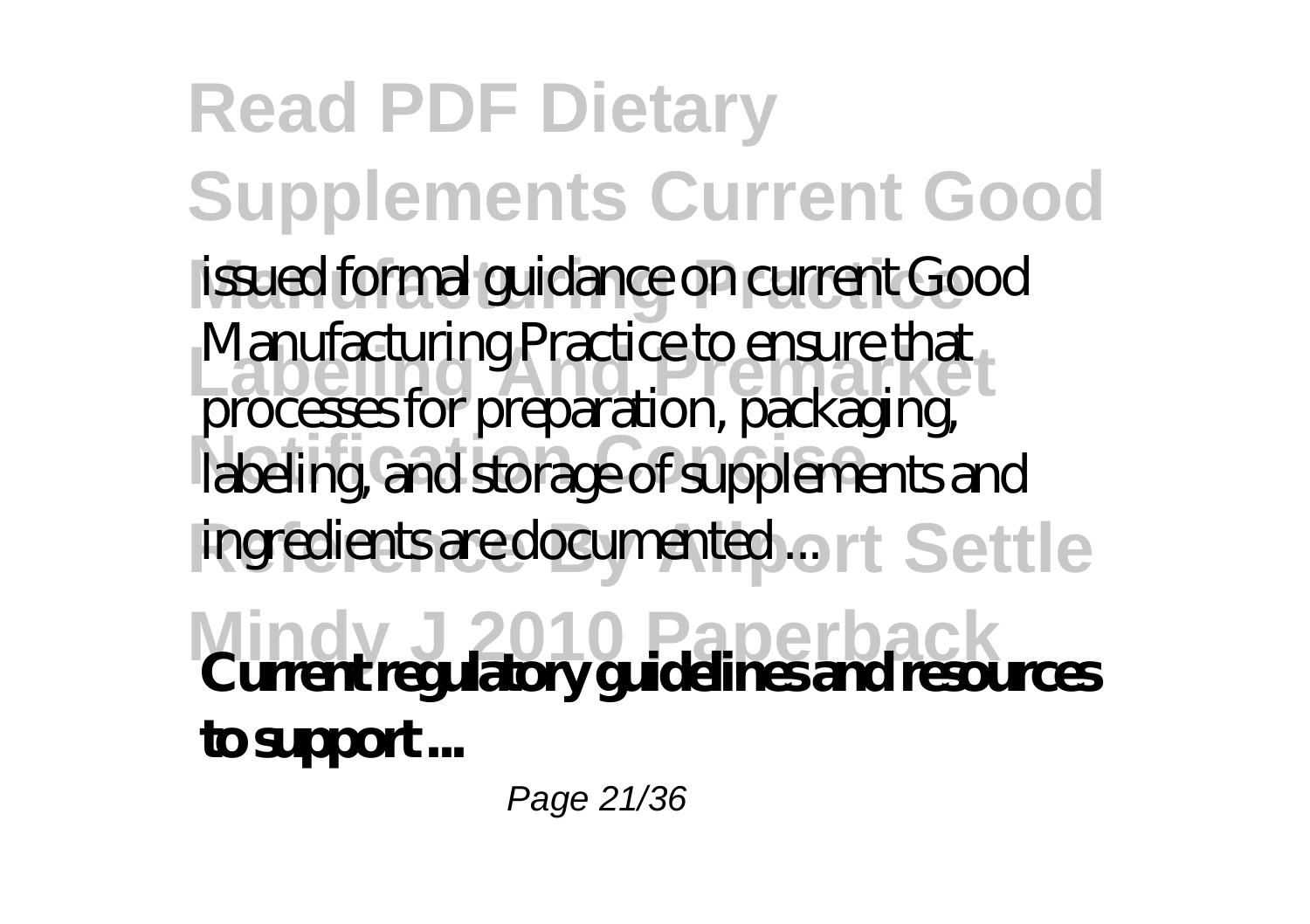**Read PDF Dietary Supplements Current Good** FDA, dietary supplement contract **Labeling And Premarket** practices. After a relatively quiet 2017-2018, **FDA seems as vigilant as ever in its GMP** audits of supplement brands. After a ettle relatively quiet zon *r*-zonomianked mostign<br>moticeable decline in FDA inspections of manufacturers and good manufacturing relatively quiet 2017-2018 marked mostly by dietary supplements for GMP (good Page 22/36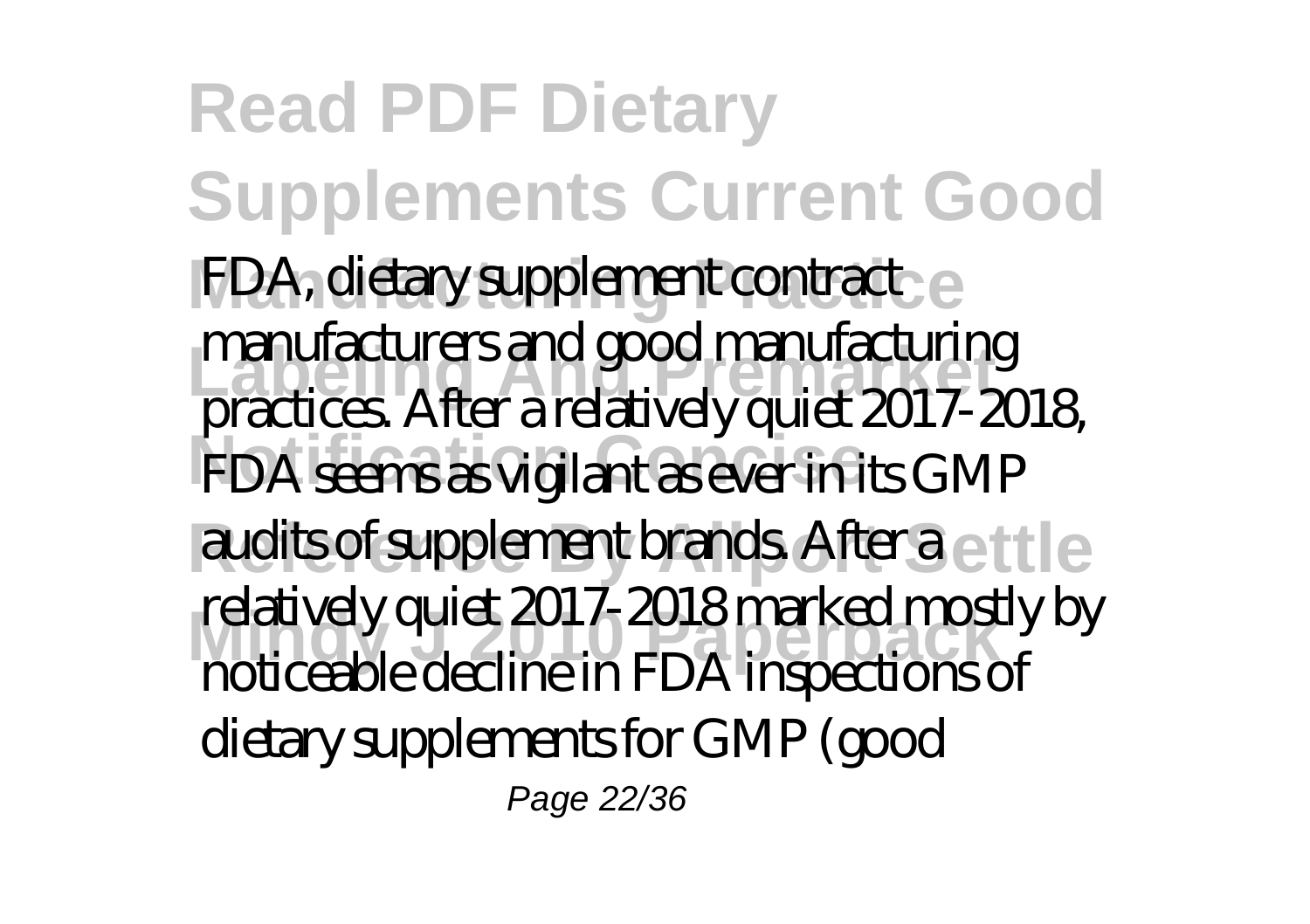**Read PDF Dietary Supplements Current Good Manufacturing Practice** manufacturing practices) compliance, **Labeling And Premarket** returned to the field and that many of the issues that existed before continue to be gnawing problems ... All port Settle **Mindy J 2010 Paperback FDA, dietary supplement contract** anecdotal evidence indicates the agency has **manufacturers and good ...** Page 23/36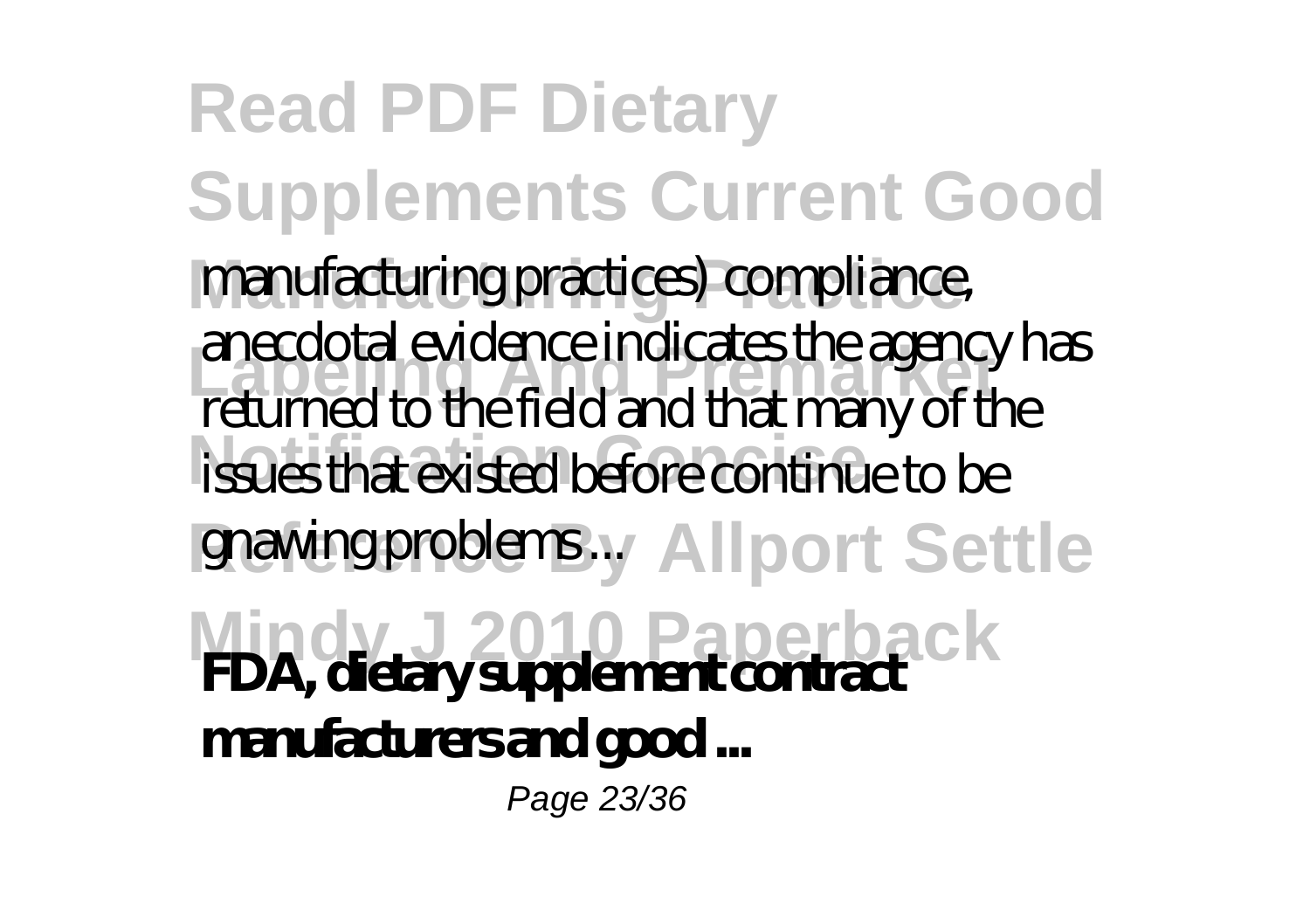**Read PDF Dietary Supplements Current Good** SMALL ENTITY COMPLIANCE GUIDE. **Labeling And Premarket** Small Entity Compliance Guide: Current Manufacturing, Packaging, Labeling, or Holding Operations for Dietary t Settle Supplements December 2010 **rback** Good Manufacturing Practice in

#### **Small Entity Compliance Guide: Current** Page 24/36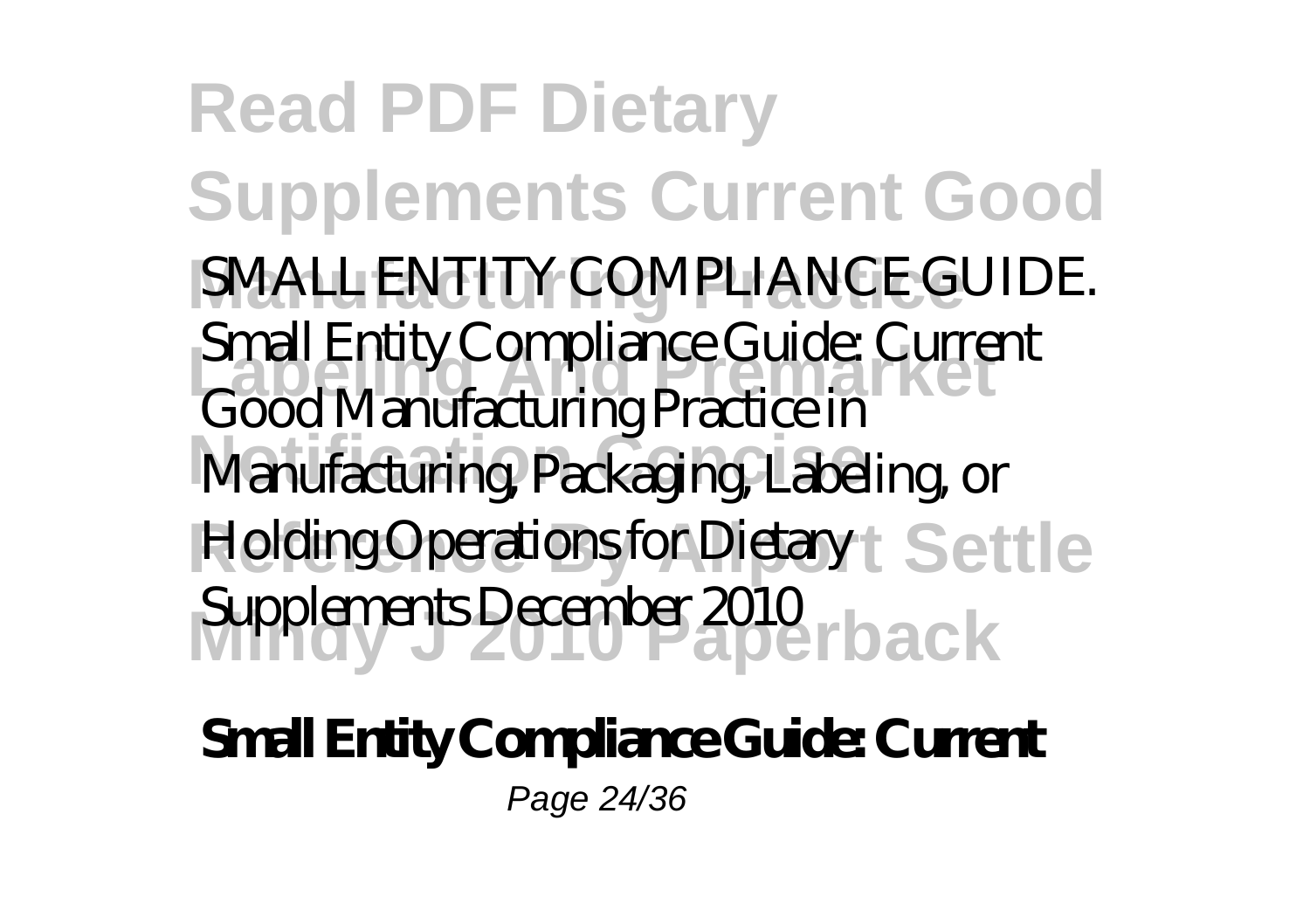**Read PDF Dietary Supplements Current Good Good Manufacturing ...** Practice **Labeling And Premarket** manufacturing, packaging, labeling, or **Notification Concise** holding operations for dietary supplements Subpart A<sub>11</sub> General Provisions § 111.1 - le Who is subject to this part?<br> **Paper back** current good manufacturing practice in

**CFR - Code of Federal Regulations Title 21** Page 25/36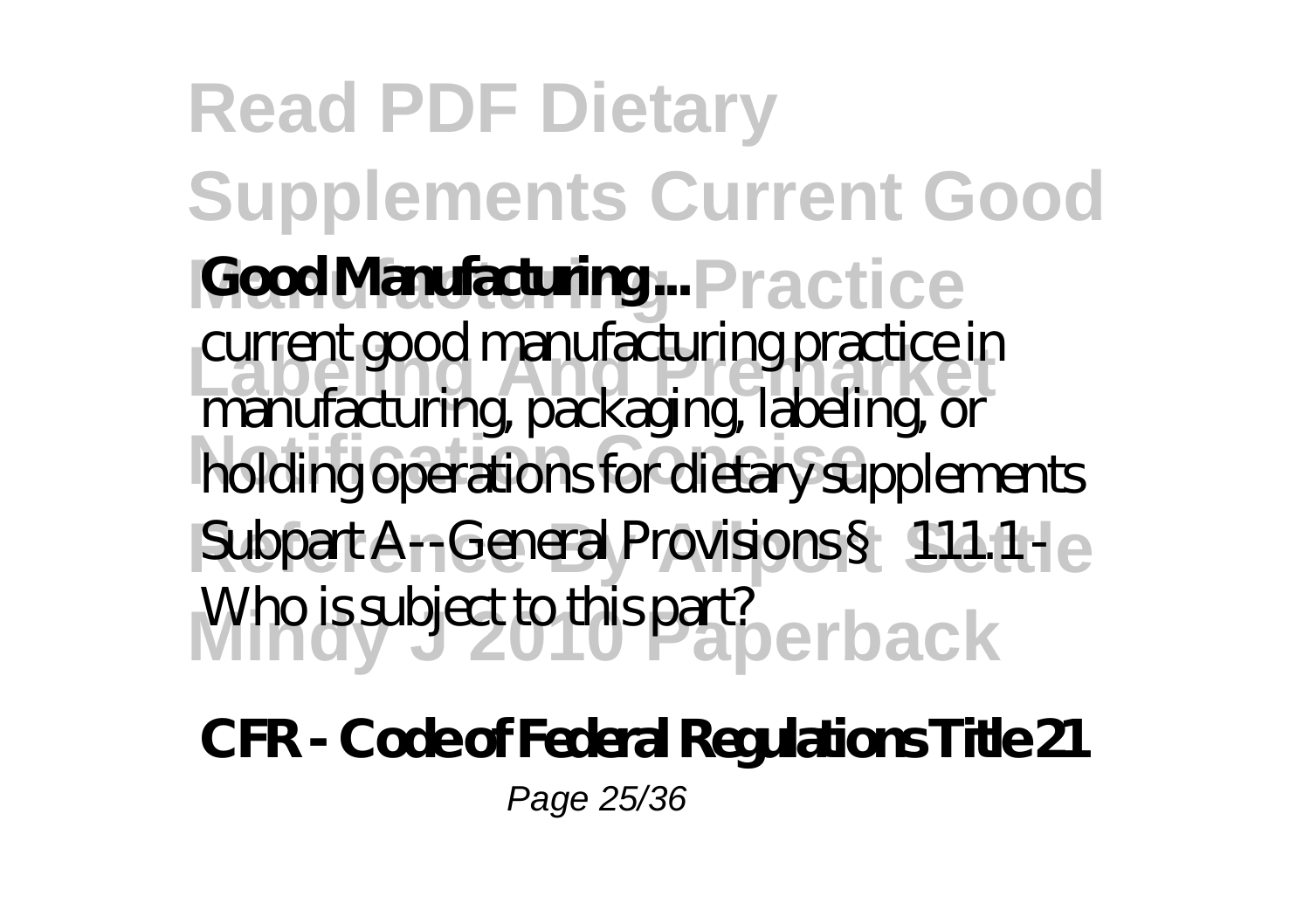**Read PDF Dietary Supplements Current Good NFood and Drug ing Practice Labeling And Premarket** can contain minerals, herbs or other botanicals, amino acids, enzymes, and many other ingredients. Dietary supplements tle come in a vanety of forms, including tablet<br>capsules, gummies, and powders, as well as In addition to vitamins, dietary supplements come in a variety of forms, including tablets, drinks and energy bars. Popular Page 26/36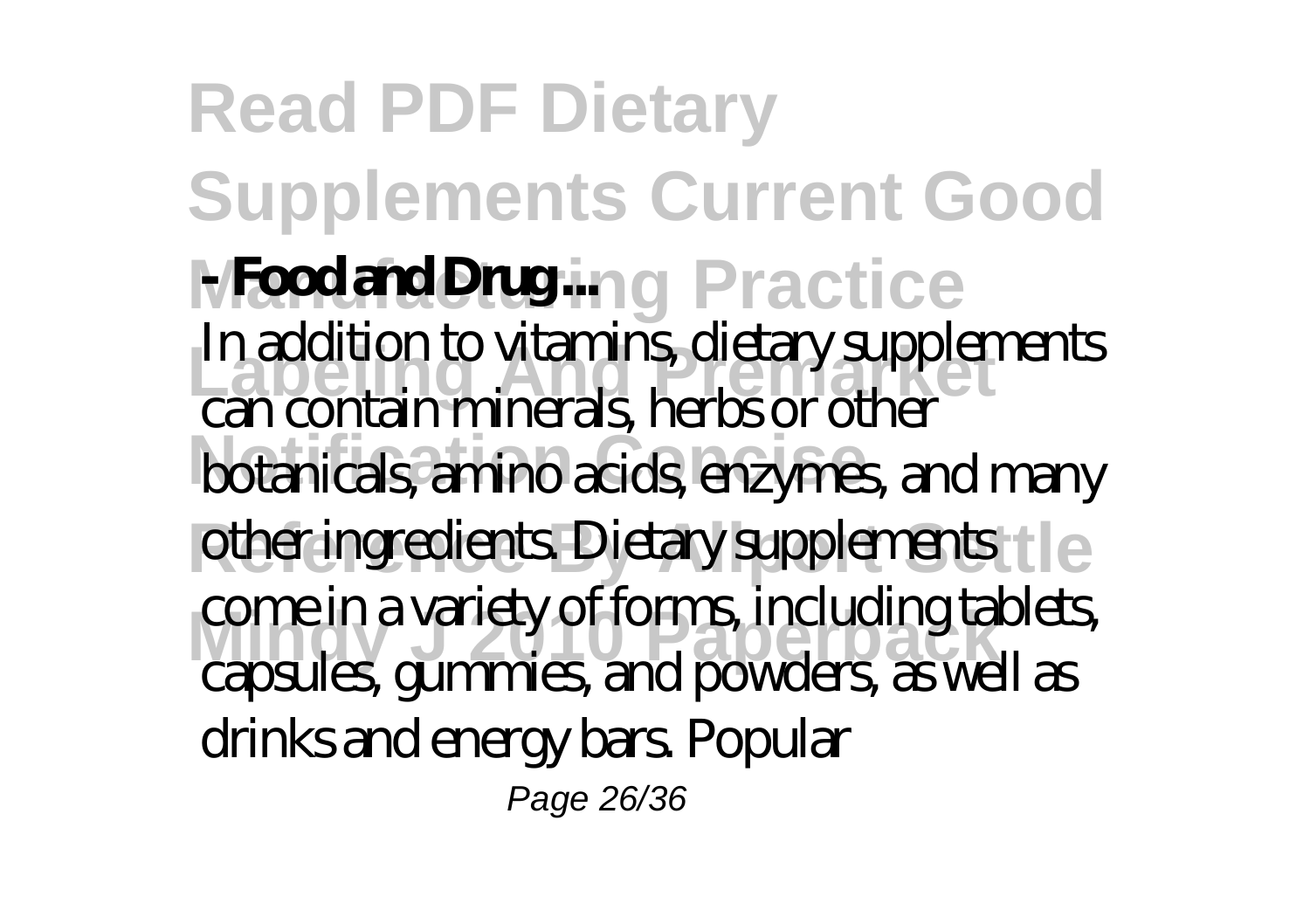**Read PDF Dietary Supplements Current Good** supplements include vitamins D and B12; **Labeling And Premarket** echinacea and garlic; and products like glucosamine, probiotics, and fish oils. **Reference By Allport Settle** Dietary Supplements: What You Need to minerals like calcium and iron; herbs such as **Know**

Guidance and regulatory information on Page 27/36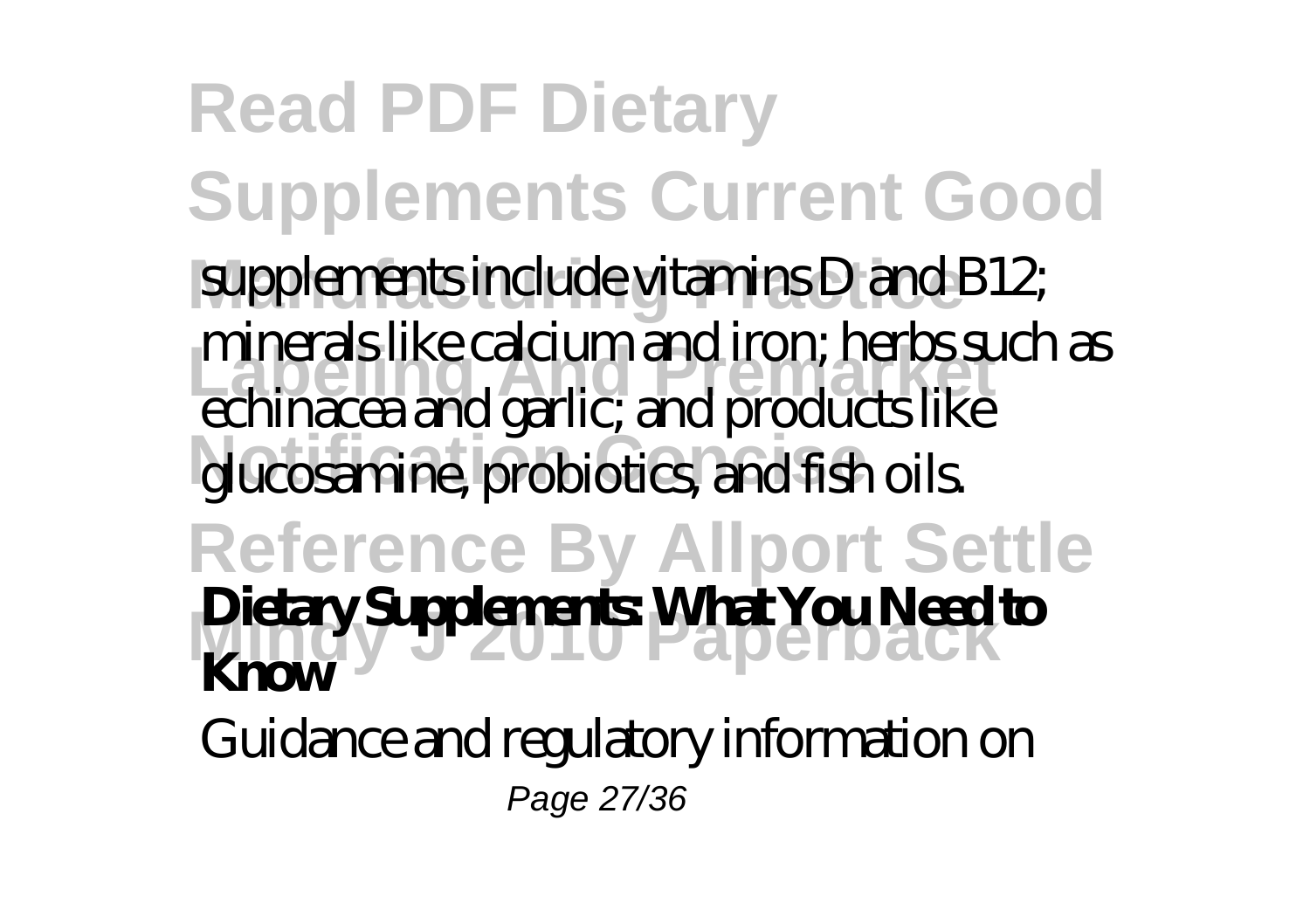**Read PDF Dietary Supplements Current Good** Food and Dietary Supplements; includes guidance for industry as well as<br>manufacturing pressures food for lity registration, HACCP, retail food protection **Reference By Allport Settle** ... **Mindy J 2010 Paperback Guidance & Regulation (Food and Dietary** manufacturing processes, food facility **Supplements) | FDA**

Page 28/36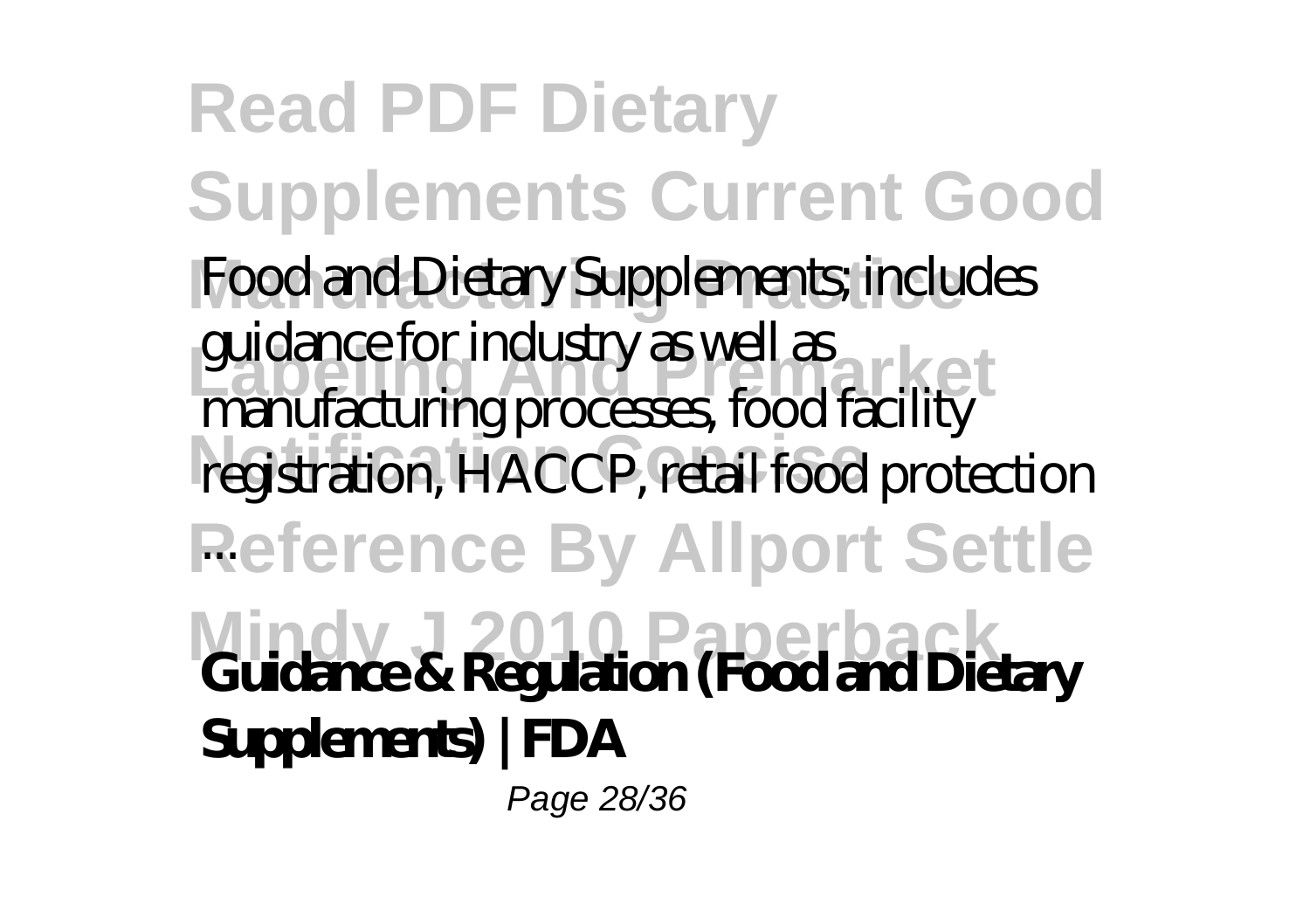**Read PDF Dietary Supplements Current Good** Product complaint means any ctice **Labeling And Premarket** written, electronic, or oral, expressing concern, for any reason, with the quality of a dietary supplement, that could be..Settle **Mindy J 2010 Paperback CFR - Code of Federal Regulations Title 21** communication that contains any allegation, **- Food and Drug ...** Page 29/36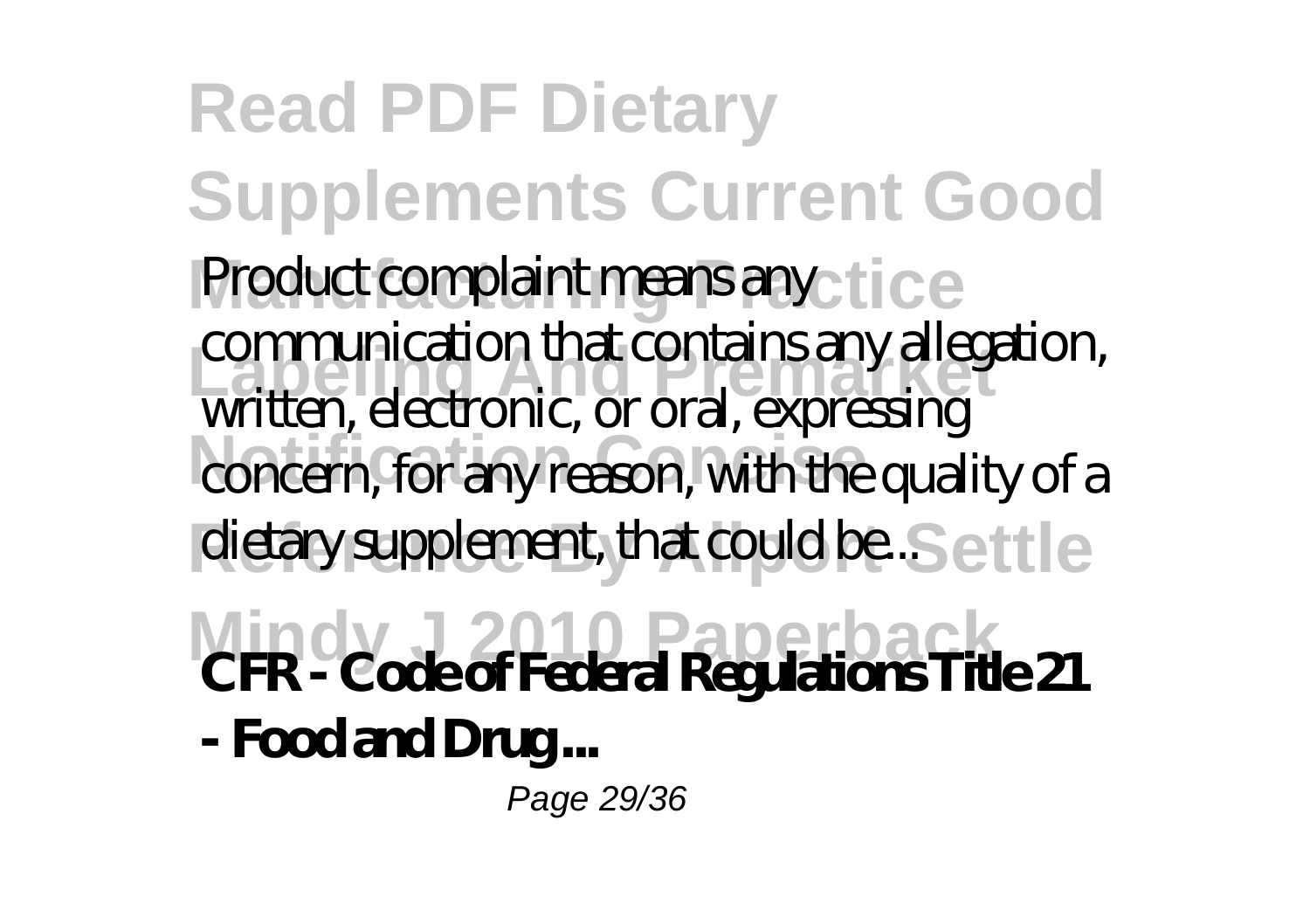**Read PDF Dietary Supplements Current Good** The FDA helps prevent and identify any **Labeling And Premarket** adulteration of dietary supplements in part regulation, good manufacturing practices pursuant to section 402 (g) of the Federal ex-Food, Drug, and Cosmetic Act (21 U.S.C.)<br>242(a) by appropriately promulgating, by  $342$  (g)).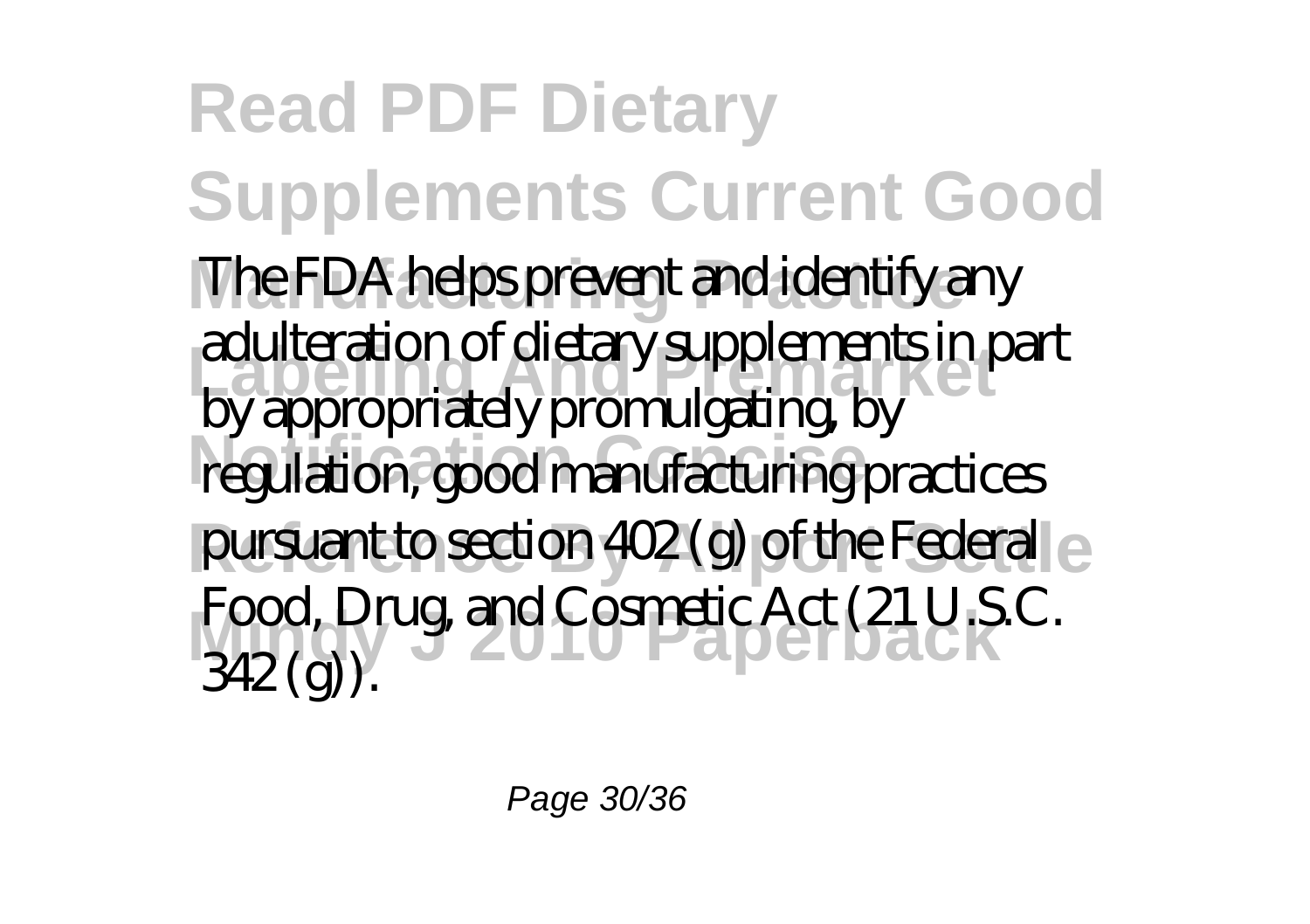**Read PDF Dietary Supplements Current Good Comments to FDA on Current Good Manufacturing Practice for ...**<br>International Alliance of Distance (Food Supplement Associations, Brussels, Belgium IADSA Position Paper on stability Settle requirements for supplements (Octobe<br>2012) IADSA Stability Studies on International Alliance of Dietary / Food requirements for supplements (October Supplements (June 2013) Global Guide to Page 31/36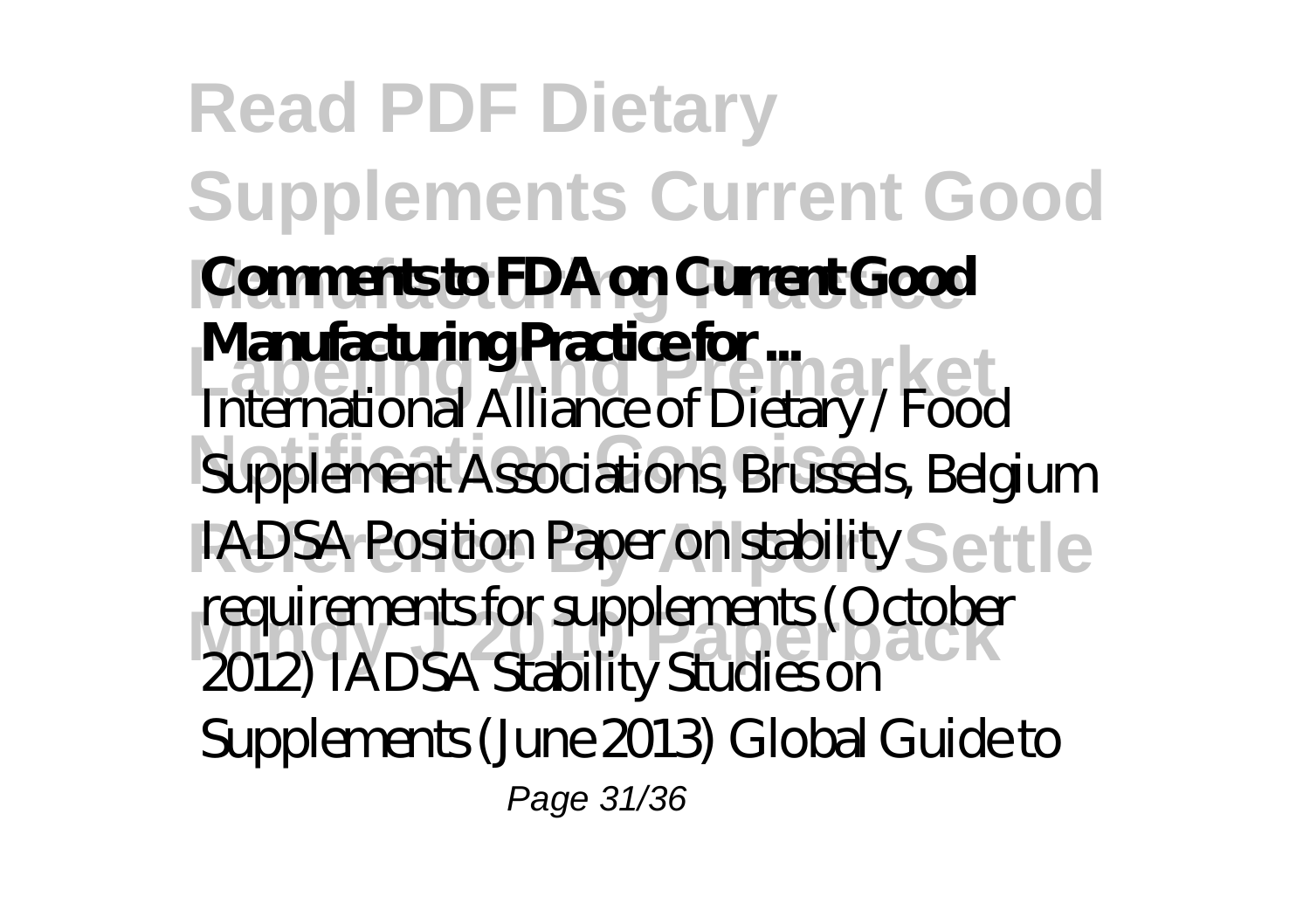**Read PDF Dietary Supplements Current Good Manufacturing Practice** Good Manufacturing Practice for Food **Labeling And Premarket** Associates Ltd, Hereford, United Kingdom **Notification Concise** Supplements (2011) Berry Ottaway &

**Reference By Allport Settle Food Supplements Europe Guide to Good Manufacturing ...**<br>Distance produced a paper back Dietary supplements can be manufactured using intact sources or extracts from plants, Page 32/36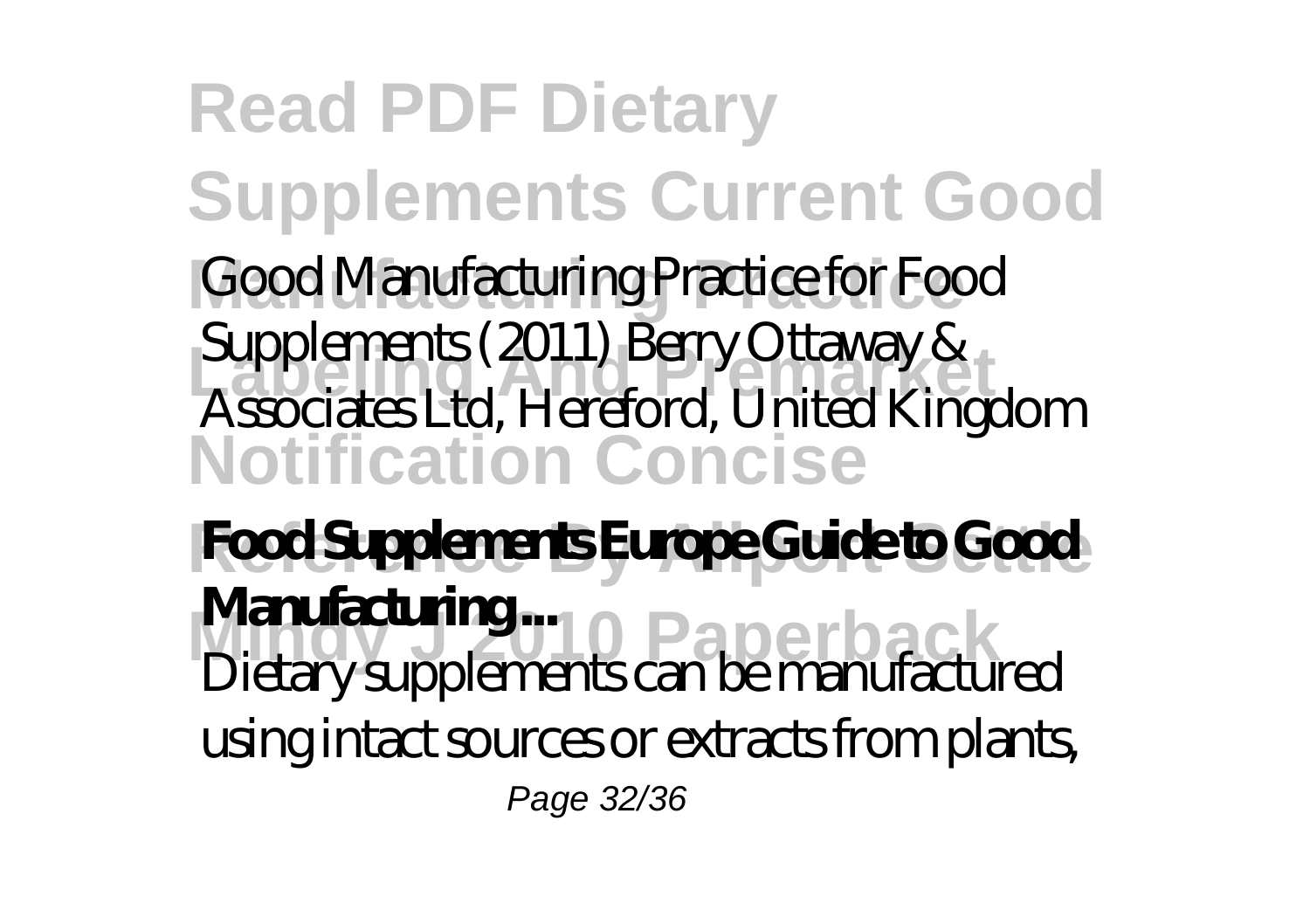**Read PDF Dietary Supplements Current Good** animals, algae, fungi or lichens, including **Labeling And Premarket** such examples as ginkgo biloba, curcumin, resveratrol, glucosamine and collagen. **Reference By Allport Settle Metary Supplement - VVIKipedia**<br>- Current Good Manufacturing Practices cranberry, St. John' swort, ginseng, **Dietary supplement - Wikipedia** – Dietary Supplement Labeling – Page 33/36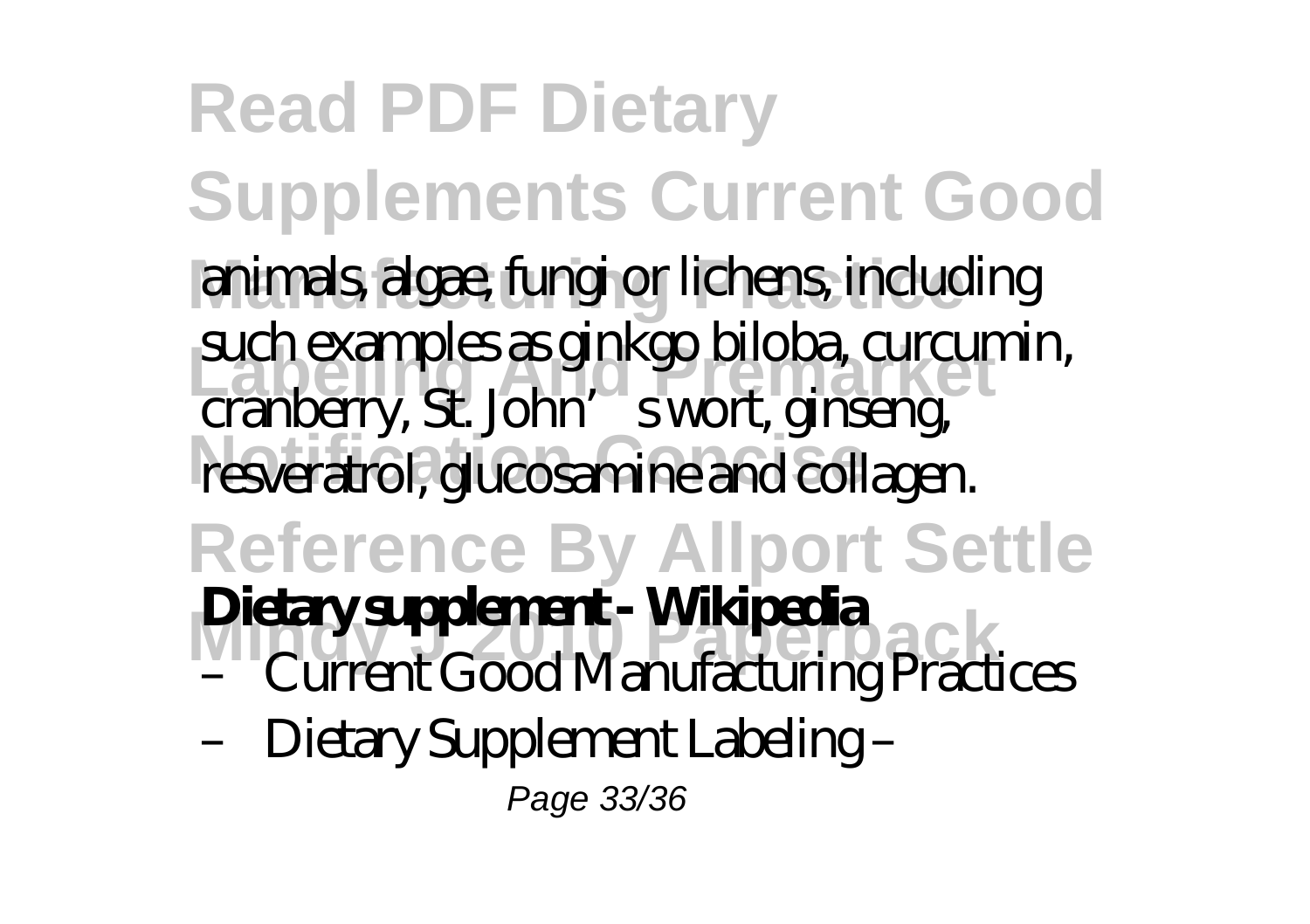### **Read PDF Dietary Supplements Current Good** Structure/Function Notification + <sub>C</sub> Adverse **Labeling And Premarket** DSHEA's "twin pillars", said ... **Notification Concise** Event Reporting. FDA is committed to

**FDA's STave highlights 'Regulatory** the **Mindy J 2010 Paperback** Good Manufacturing Practices for Dietary **Gap' for dietary supplements** Supplements. This Standard is intended to Page 34/36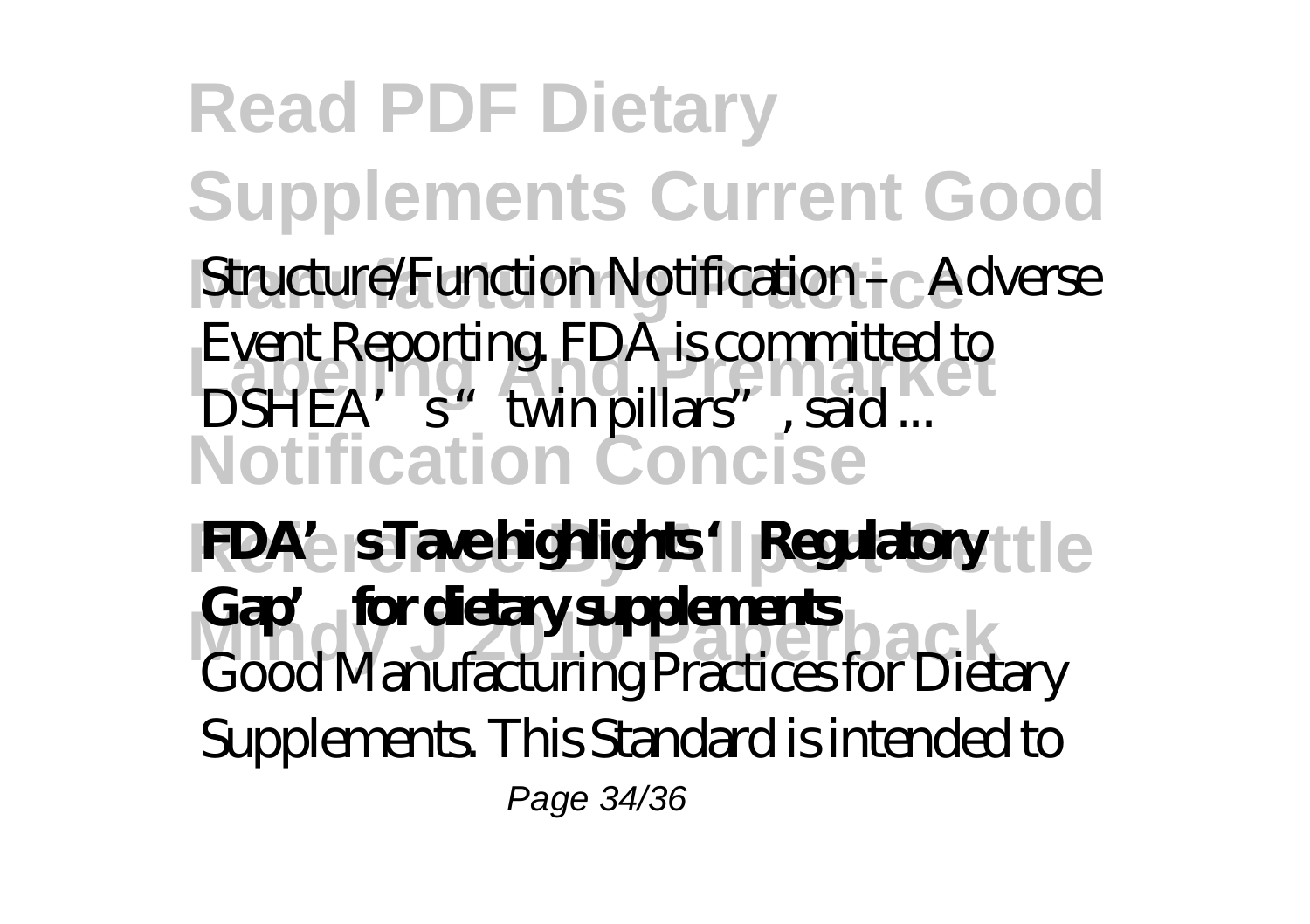**Read PDF Dietary Supplements Current Good** define a standardized approach for auditing to determine the level of compliance of<br>distance unplemant preductors 21 CFF Current Good Manufacturing Practices (GMPs) in Manufacturing, Packaging, the **Mindy J 2010 Paperback** Supplements as well as incorporating dietary supplement products to 21 CFR 111 Labeling, or Holding Operations for Dietary additional retailer requirements. Page 35/36